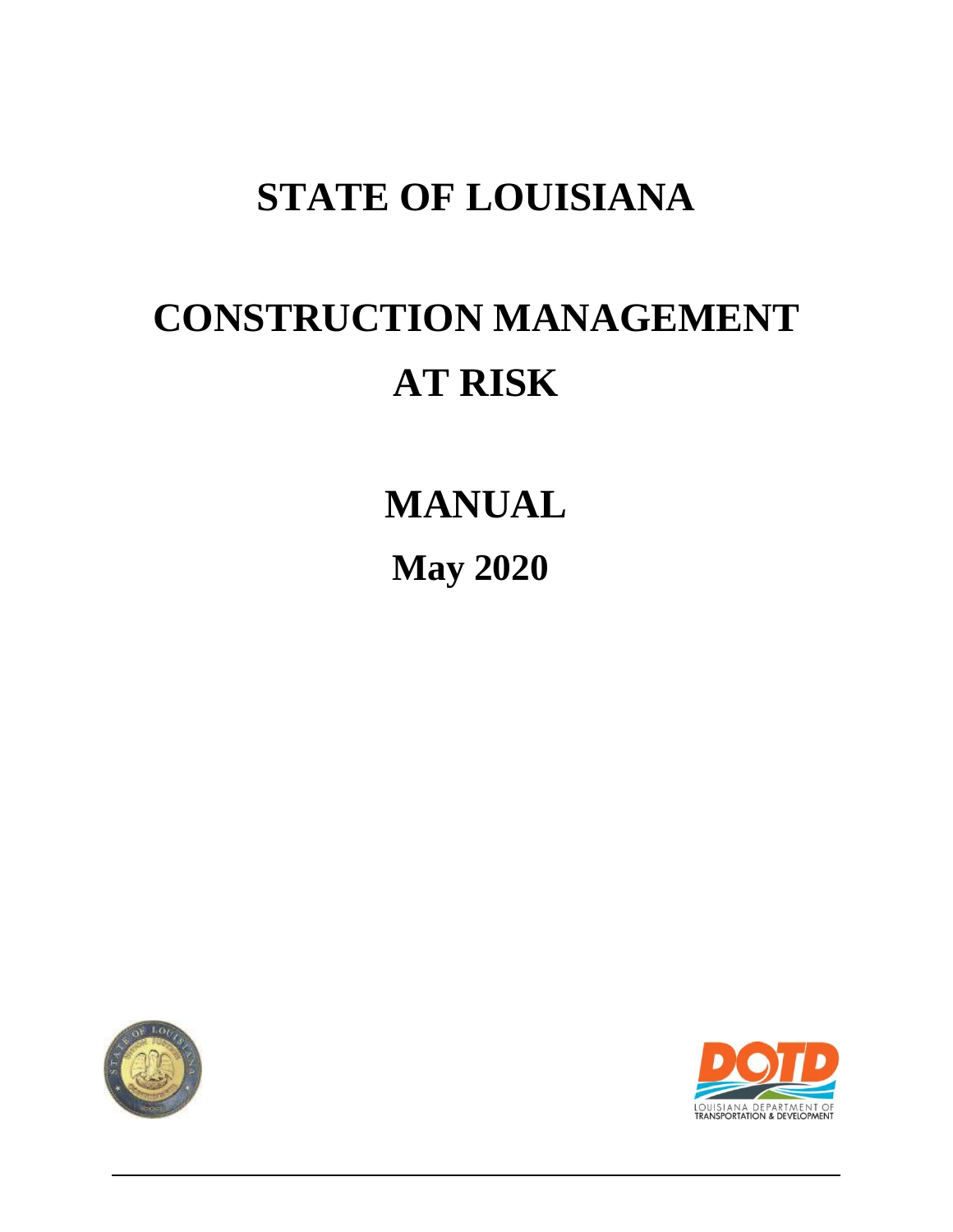### **CONSTRUCTION MANAGEMENT AT RISK (CMAR) MANUAL**

**May 2020** 

APPROVED Date: MAY 15, 2020

Chief Engineer Louisiana Department of Transportation

APPROVED Date: <u>June 9, 20</u>20

 $\lambda$ 

fa Division Administrator Federal Highway Administratio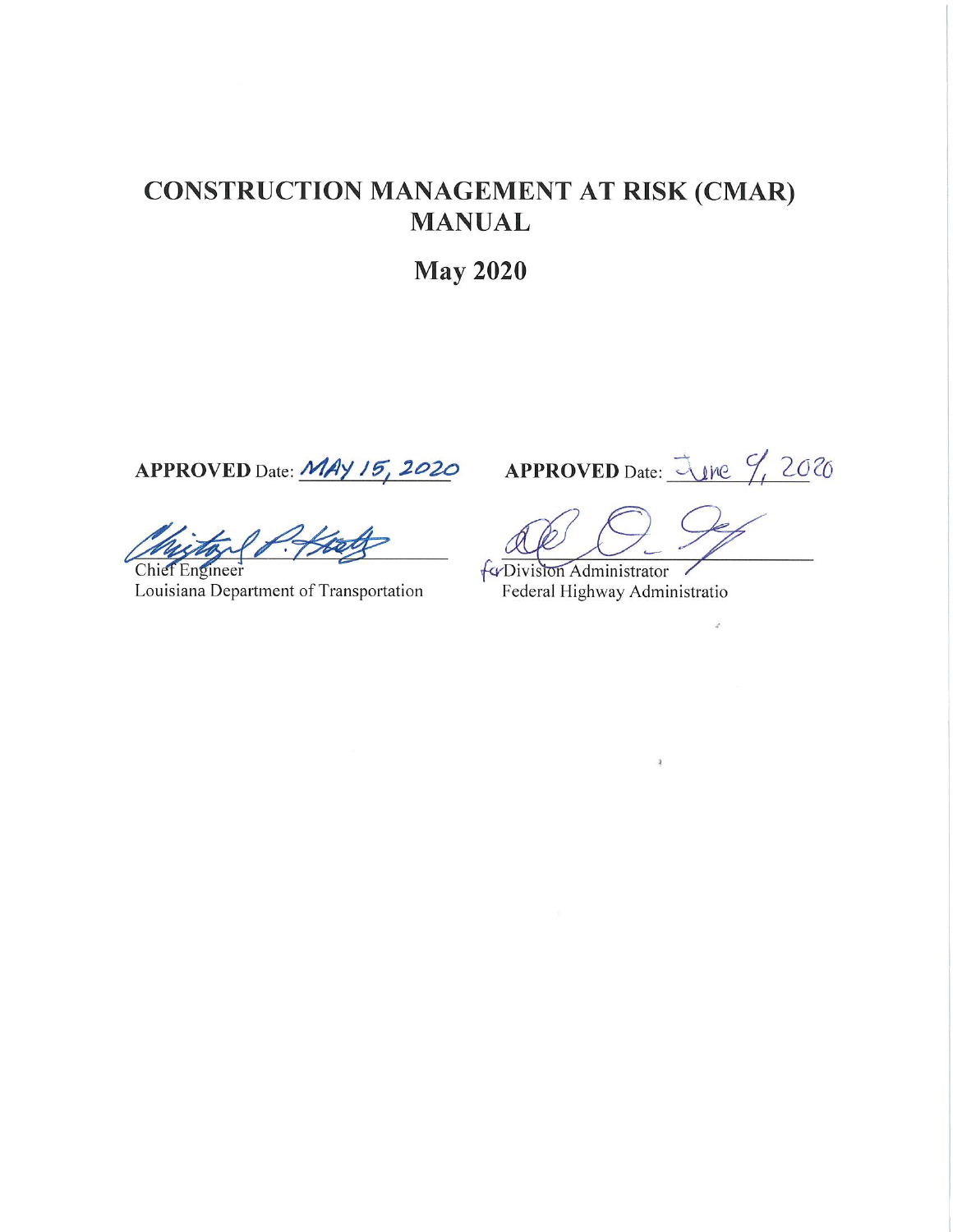#### **TABLE OF CONTENTS**

#### **Page**

| 1.0 |      |       |  |  |  |
|-----|------|-------|--|--|--|
|     | 1.1  |       |  |  |  |
|     | 1.2  |       |  |  |  |
|     | 1.3  |       |  |  |  |
|     | 1.4  |       |  |  |  |
| 2.0 |      |       |  |  |  |
|     | 2.1  |       |  |  |  |
|     | 2.2  |       |  |  |  |
|     | 2.3  |       |  |  |  |
|     | 2.4  |       |  |  |  |
|     | 2.5  |       |  |  |  |
|     | 2.6  |       |  |  |  |
|     | 2.7  |       |  |  |  |
|     | 2.8  |       |  |  |  |
| 3.0 |      |       |  |  |  |
|     | 3.1  |       |  |  |  |
|     | 3.2  |       |  |  |  |
|     | 3.3  |       |  |  |  |
|     | 3.4  |       |  |  |  |
|     | 3.5  |       |  |  |  |
|     |      |       |  |  |  |
|     |      | 3.5.2 |  |  |  |
|     |      | 3.5.3 |  |  |  |
|     |      | 3.5.4 |  |  |  |
|     |      | 3.5.5 |  |  |  |
|     | 3.6  |       |  |  |  |
|     | 3.7  |       |  |  |  |
|     | 3.8  |       |  |  |  |
|     |      | 3.8.1 |  |  |  |
|     |      | 3.8.2 |  |  |  |
|     | 3.9  |       |  |  |  |
|     | 3.10 |       |  |  |  |
| 4.0 |      |       |  |  |  |
|     | 4.1  |       |  |  |  |
|     | 4.2  |       |  |  |  |
|     |      | 4.2.1 |  |  |  |
|     |      | 4.2.2 |  |  |  |
|     |      | 4.2.3 |  |  |  |
|     |      | 4.2.4 |  |  |  |
|     |      | 4.2.5 |  |  |  |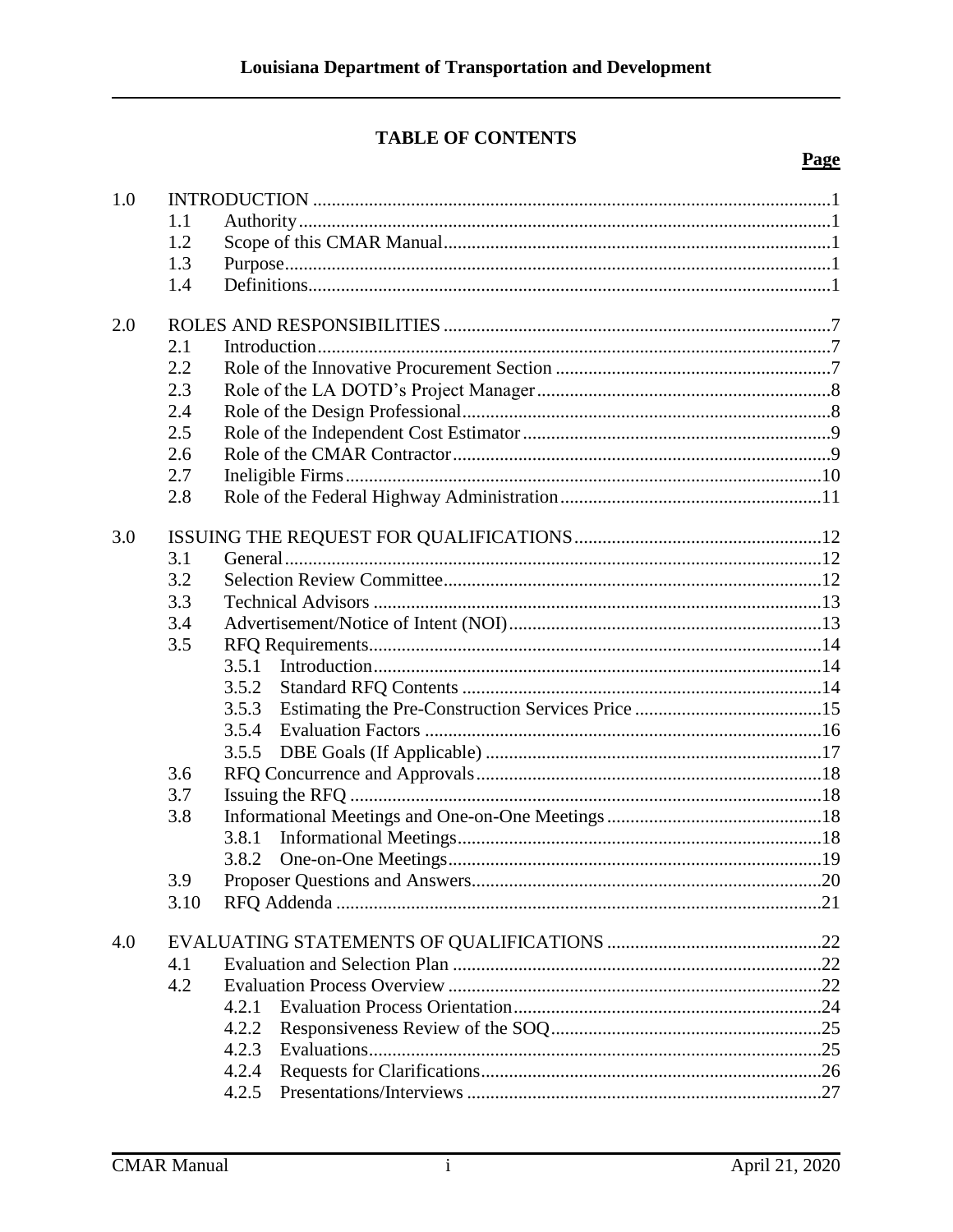#### **Louisiana Department of Transportation and Development**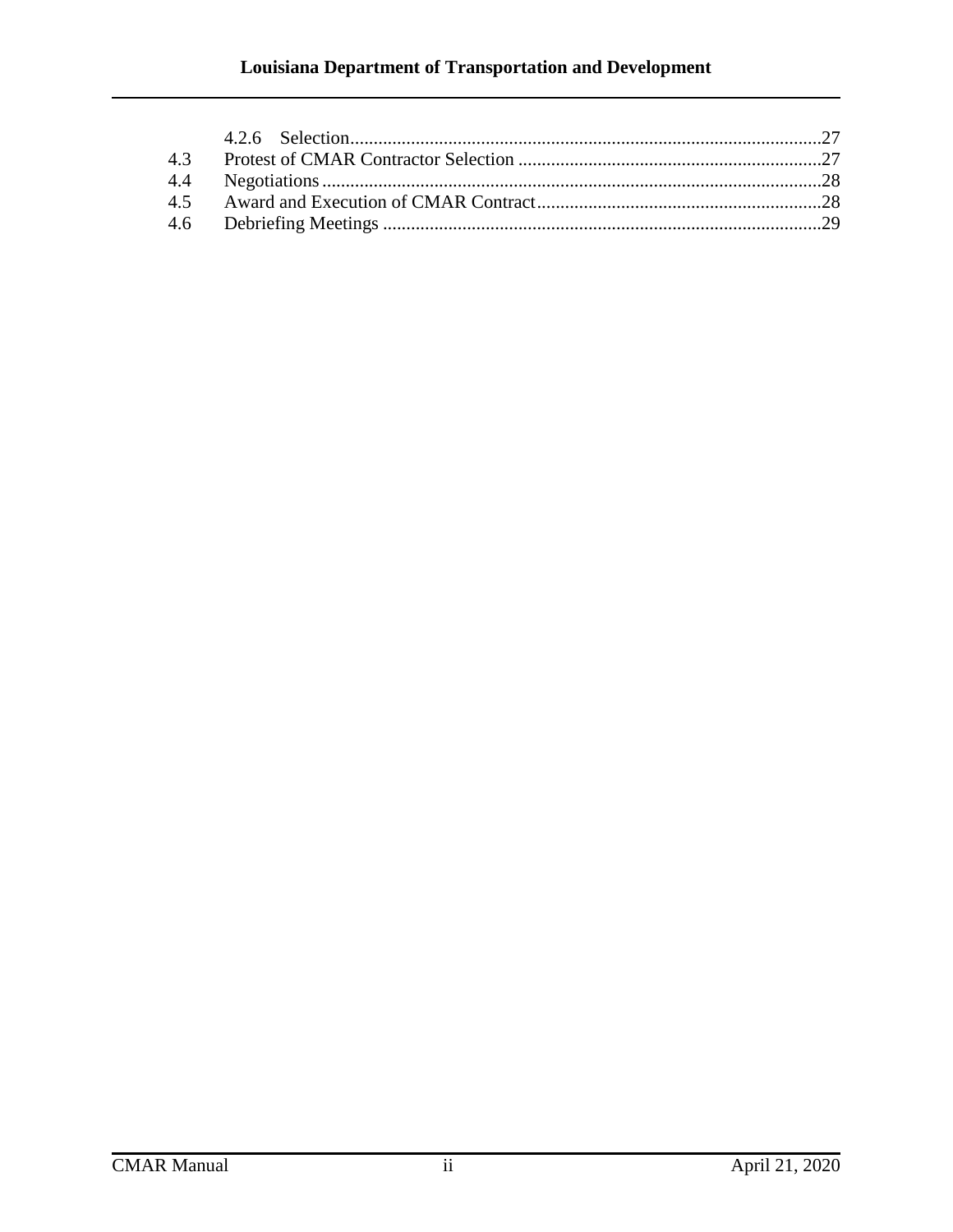#### <span id="page-4-0"></span>**1.0 INTRODUCTION**

#### <span id="page-4-1"></span>**1.1 Authority**

Pursuant to Louisiana R.S. 38:2225.2.4, the Louisiana Legislature authorizes the Louisiana Department of Transportation and Development (LA DOTD) to use the Construction Management at Risk (CMAR) project delivery method as specified for public works projects.

#### <span id="page-4-2"></span>**1.2 Scope of this CMAR Manual**

This Construction Management at Risk Manual (the "CMAR Manual") governs all LA DOTD projects delivered using CMAR.

#### <span id="page-4-3"></span>**1.3 Purpose**

The purpose of this CMAR Manual is to explain and provide guidance for the following LA DOTD processes, including the following:

- A) Roles and responsibilities within the LA DOTD (Chapter 2.0);
- B) The procurement process for the CMAR Contractor (Chapter 3.0); and
- C) The evaluation of Statements of Qualifications pursuant to the CMAR Contractor procurement (Chapter 4.0).

#### <span id="page-4-4"></span>**1.4 Definitions**

The following terms and definitions are used throughout this CMAR Manual.

**Advertisement:** The public announcement in the form of the Notice of Intent (NOI) inviting prospective Proposers to obtain a Request for Qualifications (RFQ) and submit a Letter of Interest (LOI). The Advertisement includes a brief description of the work proposed to be the subject of the procurement with an announcement where the RFQ may be obtained, the terms and conditions under which LOIs will be received, and such other matters as the LA DOTD deems advisable to include therein.

**Allowance:** A not-to-exceed amount provided for the payment of all services, personnel, labor, materials, and equipment necessary to perform Allowance Work, as identified in the Cost Model, OPCs, and, eventually, GMP Proposal.

**Allowance Work:** The Work, including all services, personnel, labor, materials, and equipment, required under an Allowance.

**Baseline Progress Schedule:** The time-scaled, cost-loaded, and resource-loaded critical path network, updated in accordance with the CMAR Contract; the CMAR Contractor's Work Breakdown Structure (WBS) for constructing and completing the Project; and the Guaranteed Maximum Price (GMP), distributed over the period of the Construction Services Contract.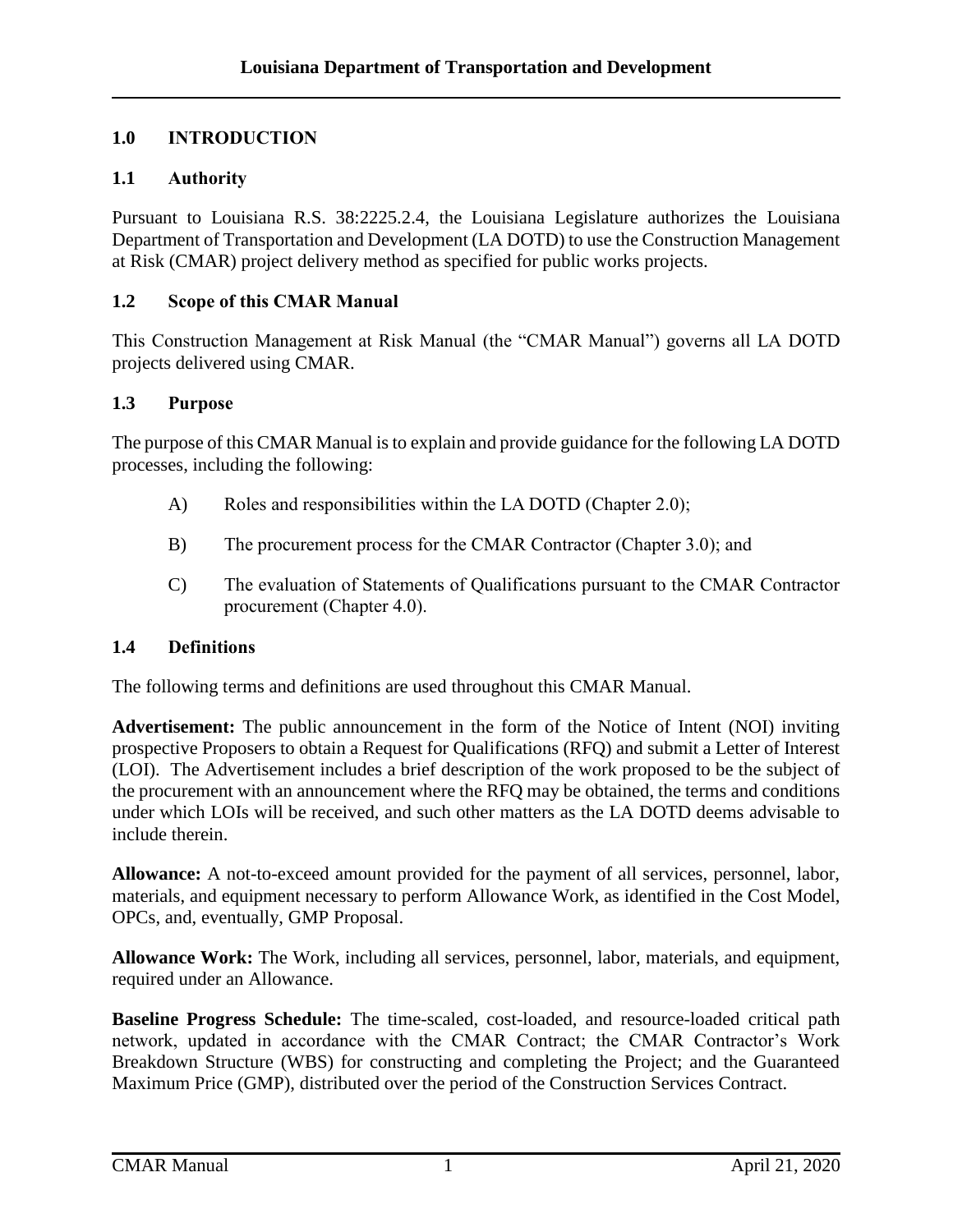**Change Order:** The standard form normally used to describe and detail changes to the CMAR Contract. When approved and fully executed, the document becomes part of the CMAR Contract.

**Compliance Programs Director:** The LA DOTD's manager that facilitates access and equal opportunity for Disadvantaged Business Enterprises (DBE) to participate in federal-aid transportation projects and promotes a diverse contracting workforce while fulfilling federal obligations and requirements.

**Constructability Review:** A process that integrates the CMAR Contractor's perspective into the Pre-Construction Services Phase. By active involvement, the CMAR Contractor lends its expertise and experience to design development in order to identify potential risks, innovations, and constructability issues.

**Construction Documents:** The plans, designs, Specifications, and other documents related to the construction of the Project.

**Construction Management at Risk (CMAR):** A delivery method by which the LA DOTD uses the Design Professional, that is engaged by the LA DOTD, for professional predesign or design services, or both, and the LA DOTD contracts separately with the CMAR Contractor to engage in the Pre-Construction Services Phase. The CMAR Contractor may also provide construction services to build the Project if the CMAR Contractor is awarded the Construction Services Contract.

**Construction Management at Risk Contract (CMAR Contract):** The Construction Management at Risk Contract (or, "CMAR Contract") is executed in the following two parts:

- A) The Pre-Construction Services Agreement; and
- B) If a Guaranteed Maximum Price (GMP), Baseline Progress Schedule, and Construction Services Scope of Work are negotiated and agreed to between the LA DOTD and CMAR Contractor, the Construction Services Contract.

Depending on the context, the CMAR Contract could be referring to (1) the Pre-Construction Services Agreement, or (2) the Construction Services Contract, or (3) both, read as a single instrument.

**Construction Management at Risk Contractor (CMAR Contractor):** The Person, sole proprietorship, partnership, corporation, or other legal entity, properly licensed, bonded, and insured, that does one or both of the following:

- A) Provides construction experience to the LA DOTD and its Design Professional during the Pre-Construction Services Phase regarding the constructability of the project; and
- B) Assumes the risk to construct the project for a GMP without re-procurement, if the GMP, Baseline Progress Schedule, and Construction Services Scope of Work are negotiated and agreed to between the LA DOTD and CMAR Contractor.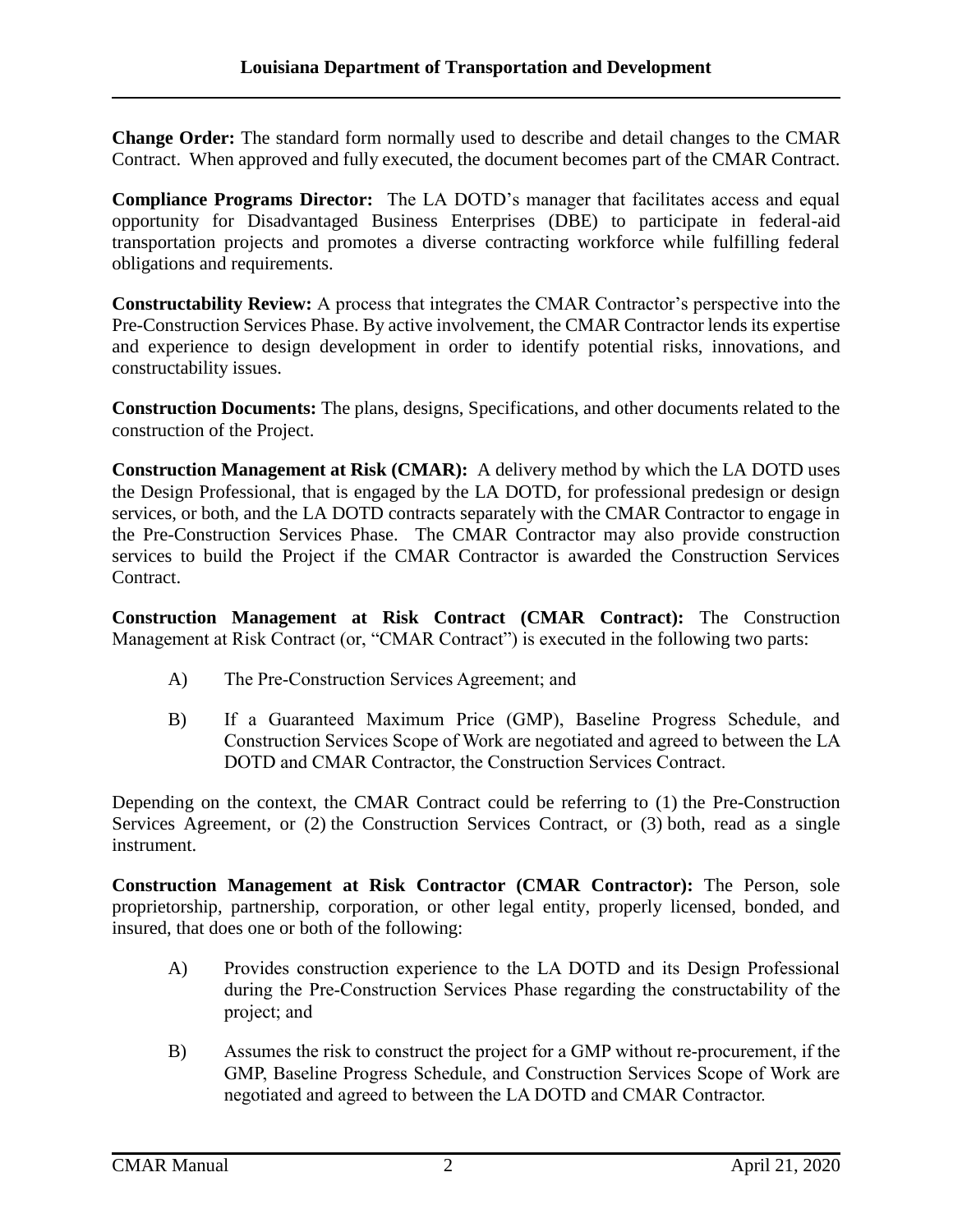**Construction Management at Risk Project Team (CMAR Project Team):** The Construction Management at Risk Project Team (or, "CMAR Project Team") consists of the following:

- A) The LA DOTD;
- B) The CMAR Contractor;
- C) The Design Professional; and
- D) The Independent Cost Estimator (ICE).

**Construction Services Contract:** If successfully negotiated during pre-construction services, the written agreement between the LA DOTD and the CMAR Contractor setting forth the obligations of the parties to construct the project, including the performance of the work, the furnishing of labor and materials, the basis of payment, the GMP, and the Baseline Progress Schedule. The Construction Services Contract, if executed, is one part of the CMAR Contract.

**Construction Services Phase:** The time period when the CMAR Contractor performs the construction. The time begins after the Construction Services Contract Notice to Proceed (NTP) is issued.

**Construction Services Scope of Work:** All duties and services to be furnished and provided by the CMAR Contractor as required by the Construction Services Contract, including, the administrative, quality control, quality assurance, procurement, legal, professional, manufacturing, supply, installation, supervision, management, testing, verification, labor, materials, equipment, documentation, and construction activities and all other efforts necessary or appropriate to complete the construction services, if the CMAR Contractor is awarded the Construction Services Contract.

**Consultant Contracts Services (CCS):** The LA DOTD section responsible for the administrative support to the Innovative Procurement Section and the LA DOTD's Project Manager (PM) during the procurement process (and ongoing) administration of the Design Professional and the ICE.

**Contract Execution:** Signing of either the Pre-Construction Services Agreement or the Construction Services Contract by both the LA DOTD and the CMAR Contractor to perform services outlined in the contract.

**Cost Model:** The electronic cost tabulation for the construction of the project developed by the CMAR Contractor and reviewed and approved by the LA DOTD. The Cost Model is based on the LA DOTD's list of standard pay items and is used to complete Opinions of Probable Costs (OPC) and the GMP, including a list of pay item numbers, descriptions, quantities, units of measurement, unit prices and extended amounts, and Allowances that make up the GMP (and are included in the Cost Model).

**Design-Bid-Build:** The low-bid traditional procurement method for constructing transportation system improvements where the LA DOTD (or, a consulting engineer working for the LA DOTD)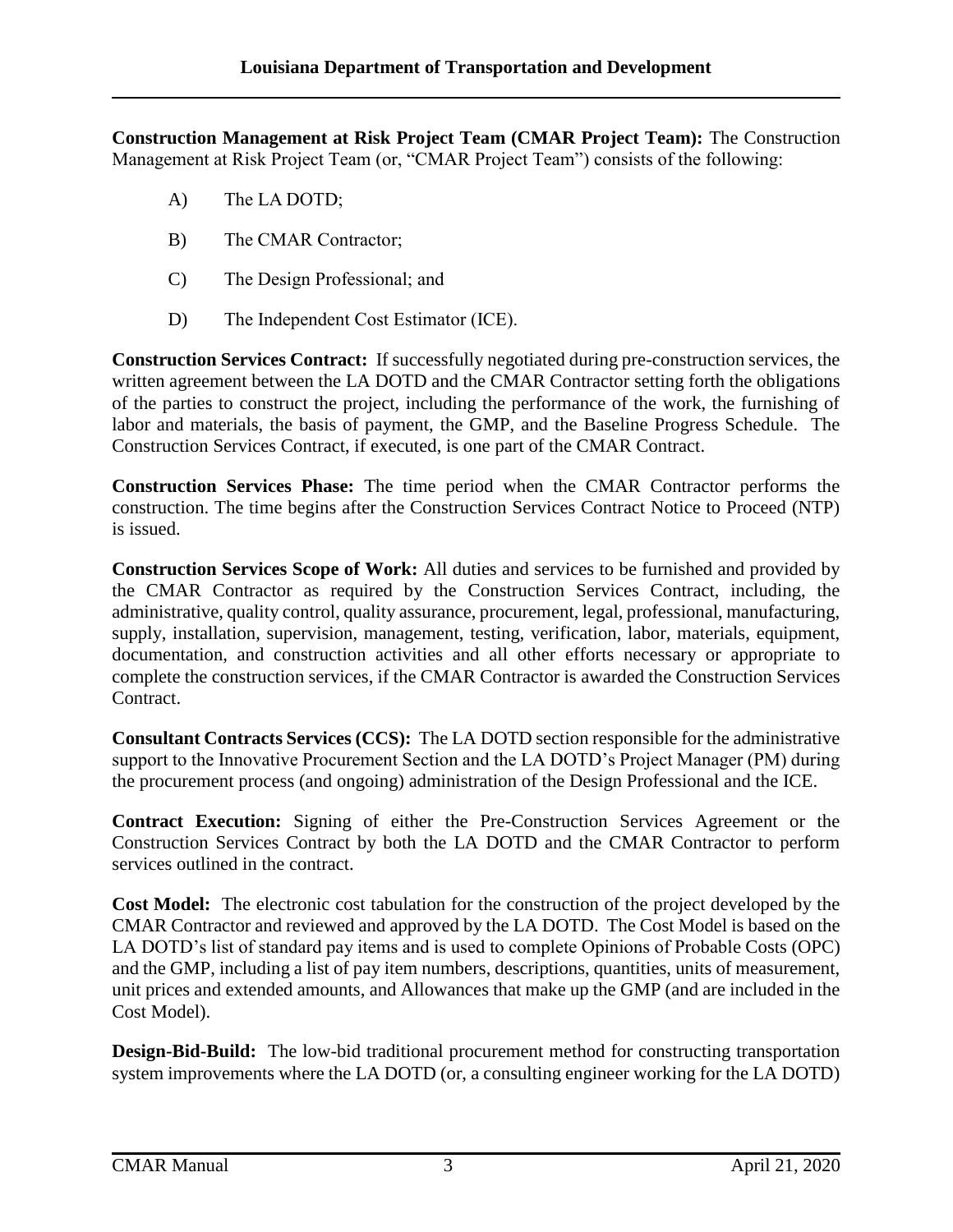designs the project, and then solicits bids and awards a contract to the lowest responsive and responsible bidder.

**Design Professional:** An engineer, architect, or landscape architect that has secured a professional license from a Louisiana registration board as required by state law and that is selected by the LA DOTD in accordance with state law.

**Guaranteed Maximum Price (GMP):** The negotiated price between the LA DOTD and CMAR Contractor for construction services for the Project or portion thereof.

**Guaranteed Maximum Price Proposal (GMP Proposal):** The proposal submitted by the CMAR Contractor during the course of the Pre-Construction Services Agreement that sets forth the proposed GMP, including Margin, bonds, and insurance; Baseline Progress Schedule; and Construction Services Scope of Work.

**Home Office Overhead:** Home Office Overhead consists of time-related costs that cannot be attributed to a particular project, and are costs at the CMAR Contractor's home office. Examples could be, but are not limited to, home office clerical and executive staff, rent, taxes, supplies, insurance, and utilities. Home Office Overhead will be negotiated and agreed upon between the LA DOTD and the CMAR Contractor prior to execution of the Construction Services Contract. The Home Office Overhead rate will be included in the CMAR Contractor's Margin.

**Independent Cost Estimator (ICE):** The third-party consultant that participates with the Design Professional and LA DOTD in development and/or review of CMAR Contractor-provided Cost Models, OPCs, parametric cost estimates, and other cost aspects of the project. The Independent Cost Estimator (ICE) develops an independent cost estimate to be used to assist the LA DOTD in reviewing and reconciling the OPCs and in reviewing, negotiating, and accepting or rejecting the GMP Proposal.

**Innovative Procurement Section:** The unit within the LA DOTD responsible for leading and coordinating all procurement activities related to the CMAR Contract.

**Jobsite Overhead:** Jobsite Overhead consists of time-related costs chargeable to a project, but not chargeable to a particular item of work. Examples could be, but are not limited to, project office rent, salaried project personnel, project office equipment costs, and project office utilities. The Jobsite Overhead will be negotiated and agreed upon between the LA DOTD and the CMAR Contractor prior to execution of the Construction Services Contract. The Jobsite Overhead will be included in the CMAR Contractor's Margin.

Letter of Interest (LOI): A letter in response to a Notice of Intent (NOI) signed by an authorized representative of the potential Proposer who is interested in submitting a Statement of Qualifications (SOQ) for a CMAR project, expressing interest in the project and requesting to receive access to the RFQ for the project. The LOI should provide any information required by the Advertisement.

**Louisiana Department of Transportation and Development (LA DOTD):** The LA DOTD, through its offices and officers, responsible for developing and implementing programs to ensure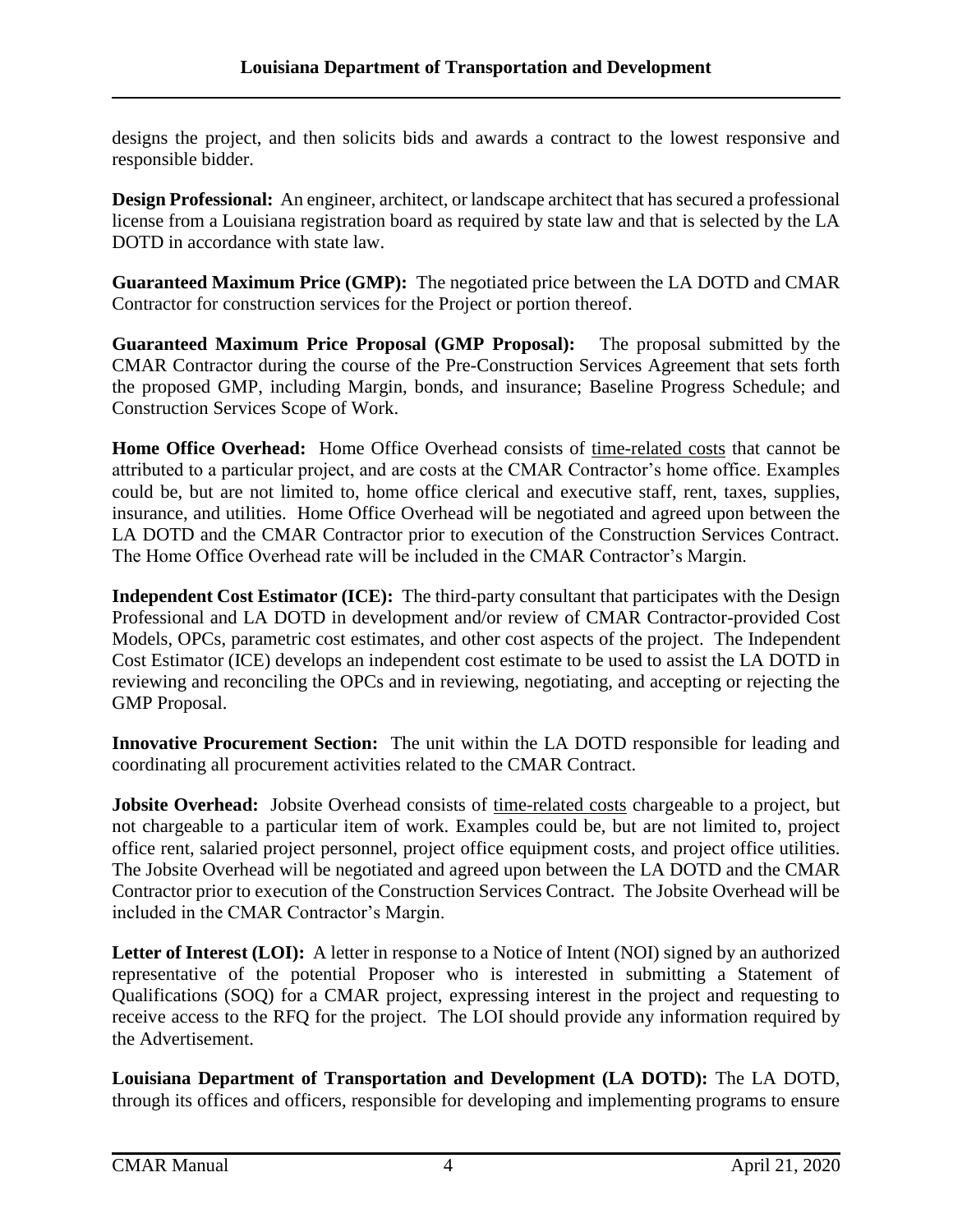adequate, safe, and efficient transportation and other public works facilities and services in the state in accordance with Chapter 11 of Louisiana R.S. Title 36, as amended.

**Louisiana Department of Transportation and Development's Project Manager (LA DOTD's Project Manager):** The representative of the LA DOTD responsible for oversight of design and pre-construction services, oversight of the ICE and GMP development, and oversight of construction services in coordination with the District. The LA DOTD's Project Manager is the LA DOTD's main point of contact for the Design Professional, CMAR Contractor, and ICE.

**Margin:** The combination of CMAR Contractor Home Office Overhead (including all general and administrative expenses), Jobsite Overhead, and profit.

Notice of Intent (NOI): See "Advertisement" above.

**Notice to Proceed (NTP):** A written authorization from the LA DOTD to the CMAR Contractor to start work under the CMAR Contract (either the Pre-Construction Services Agreement or the Construction Services Contract).

**Opinion of Probable Cost:** An estimate prepared by the CMAR Contractor that reflects the estimator's opinion as to the probable costs that a "prudent" contractor would include in its bid to construct the defined facilities. Unless specifically stated, the Opinion of Probable Cost (OPC) does not capture costs borne by the LA DOTD for pre-construction activities or for expenses related to the management and support of field construction activities. OPC pricing is predicated on the CMAR Contractor's compliance with all Specifications and design parameters during construction services.

**Person:** Any individual, corporation, company, Limited Liability Company (LLC), Joint Venture (JV), voluntary association, partnership, trust, unincorporated organization, or governmental person.

**Pre-Construction Services Agreement:** The written agreement between the LA DOTD and the CMAR Contractor setting forth the obligations of the parties with respect to the performance of certain pre-construction services, including, but not limited to, scheduling, pricing, and phasing to assist the LA DOTD to design a more constructible Project. The Pre-Construction Services Agreement is one part of the CMAR Contract.

**Pre-Construction Services Phase:** The first phase of the project when the CMAR Contractor performs the activities under the Pre-Construction Services Agreement.

**Pre-Construction Services Price:** The final, negotiated price between the LA DOTD and CMAR Contractor for pre-construction services for the Project.

**Pre-Construction Services Scope of Work:** All duties and services to be furnished and provided by the CMAR Contractor as required by the Pre-Construction Services Agreement, including, the administrative, QC, quality assurance, procurement, legal, professional, supervision, management, and documentation and all other efforts necessary or appropriate to complete the pre-construction services.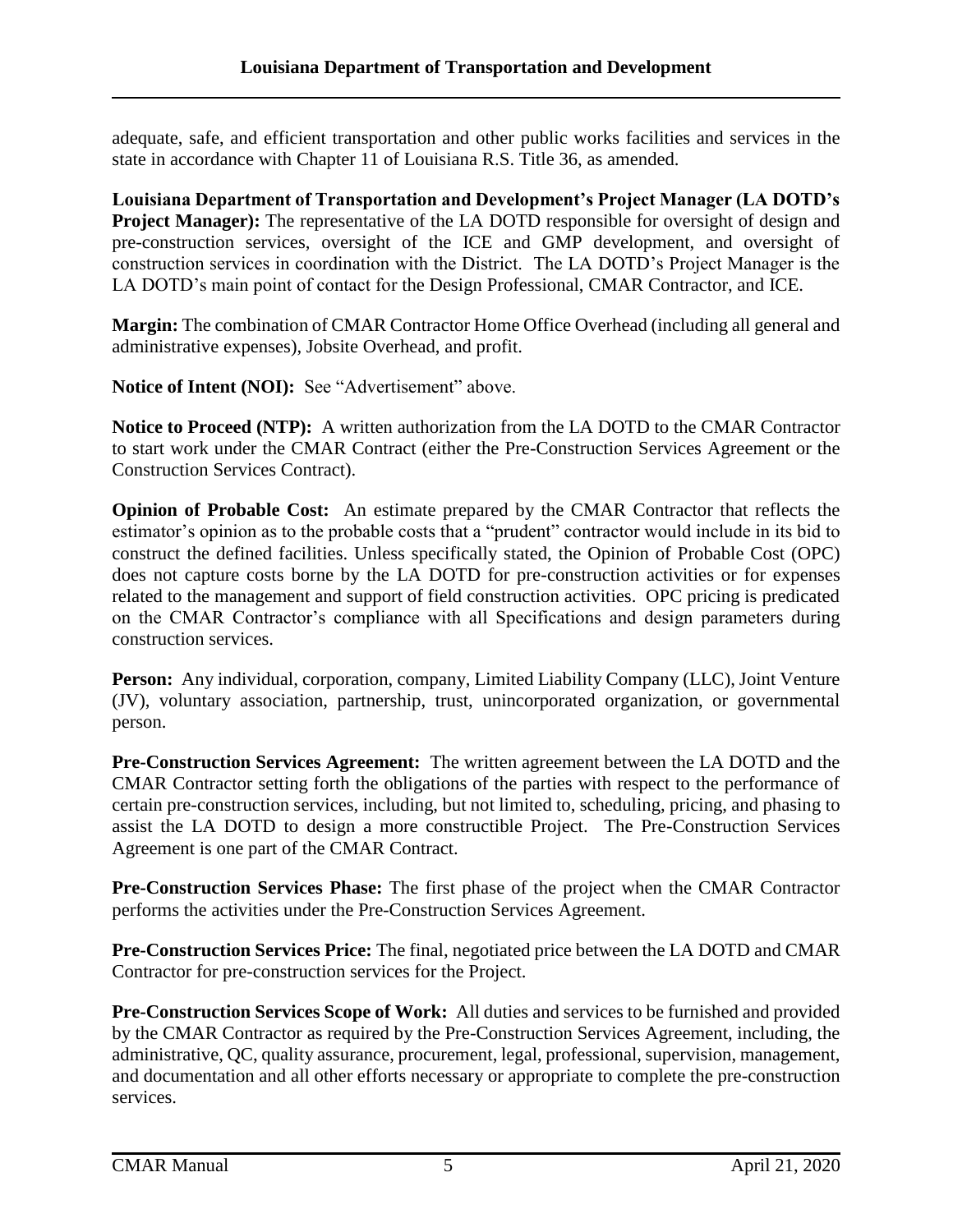**Proposer:** A Person submitting an SOQ for the Project in response to the RFQ.

**Request for Qualifications (RFQ):** The written solicitation issued by the LA DOTD seeking SOQs to be used to identify the most highly qualified Proposer for selection for the CMAR Contract.

**Scope of Work:** Generally, all duties and services to be furnished and provided by the CMAR Contractor as required by the CMAR Contract, as included in the Pre-Construction Services Scope of Work and, if the CMAR Contractor is awarded the Construction Services Contract, the Construction Services Scope of Work.

**Secretary:** The Secretary of the Louisiana Department of Transportation and Development.

**Selection Review Committee:** The committee appointed by the LA DOTD, consistent with state law, to review the SOQs, score the Proposers, and submit to the Chief Engineer, for recommendation to the Secretary, award to a CMAR Contractor.

**Short-List:** If the LA DOTD determines to utilize presentations and/or interviews during the evaluation of SOQs, the most highly qualified Proposers after initial evaluation of the SOQs. The use of a Short-List, along with the Short-List number and eligibility requirements, will be disclose in the RFQ.

**Special Provisions:** Requirements adopted by the LA DOTD for the project that amend the Standard Specifications or any adopted Supplemental Specifications.

**Specifications:** The Louisiana Standard Specifications for Roads and Bridges, current edition, issued by the LA DOTD (the "Standard Specifications"), as may be modified by Supplemental Specifications and/or Special Provisions.

**Standard Specifications:** The Louisiana Standard Specifications for Roads and Bridges, current edition, issued by the LA DOTD.

**Statement of Qualifications (SOQ):** The submission made by a Proposer in response to the RFQ, including all clarifications thereto submitted in response to requests by the LA DOTD.

**Supplemental Specifications:** Approved additions and revisions to the Standard Specifications, and included in all LA DOTD contracts.

**Work Breakdown Structure:** A deliverable-oriented grouping of Project components that organizes and defines the total scope of the Project.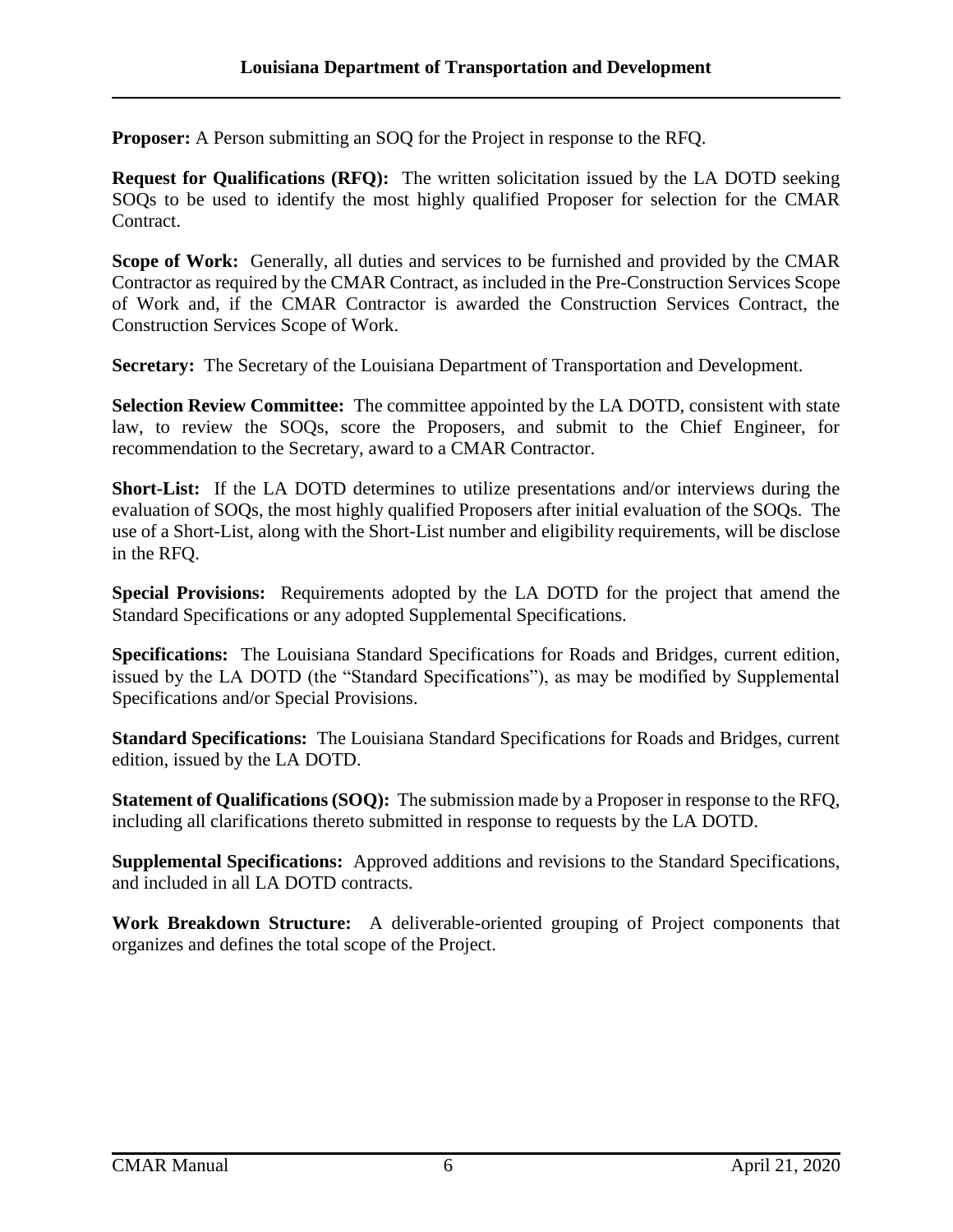#### <span id="page-10-0"></span>**2.0 ROLES AND RESPONSIBILITIES**

#### <span id="page-10-1"></span>**2.1 Introduction**

There are four major parties that must collaborate to deliver a project using the CMAR process, including the following:

- A) The LA DOTD;
- B) The Design Professional;
- C) The ICE; and
- D) The CMAR Contractor.

The assembly of this team involves three separate procurement efforts, one for the Design Professional, one for the ICE, and one for the CMAR Contractor. When assembled, these three external entities (the Design Professional, ICE, and CMAR Contractor) join with the LA DOTD to form the CMAR Project Team. The CMAR Project Team is charged with collaborating and partnering together to successfully deliver the project using the CMAR process.

In some ways the roles and responsibilities of the Design Professional and CMAR Contractor, as well as LA DOTD staff, are similar to those in traditional Design-Bid-Build delivery, yet there are key differences as well. Those engaged in using the CMAR process to deliver projects must be mindful of the similarities and differences to effectively participate and contribute to the success of the project.

#### <span id="page-10-2"></span>**2.2 Role of the Innovative Procurement Section**

The Innovative Procurement Section leads the procurement of the CMAR Contractor. The Innovative Procurement Section maintains the integrity of the procurement process, from start to finish. The Innovative Procurement Section oversees the following responsibilities:

- A) Maintains strict confidentiality with regard to its functions within the procurement process and monitors the entire process for confidentiality, integrity, and procurement sensitivity;
- B) Prepares and issues Confidentiality and Non-Disclosure Agreements to any personnel, whether LA DOTD personnel or external partners, involved in the procurement process;
- C) Prepares and issues Affidavits regarding Conflicts of Interest after receipt of SOQs and prior to commencement of evaluations. If apparent conflicts are disclosed, the resolution process for the conflicts will be determined by the Chief Engineer;
- D) Drafts the procurement documents, including the Notice of Intent (NOI), RFQ, Pre-Construction Services Agreement, and Construction Services Contract;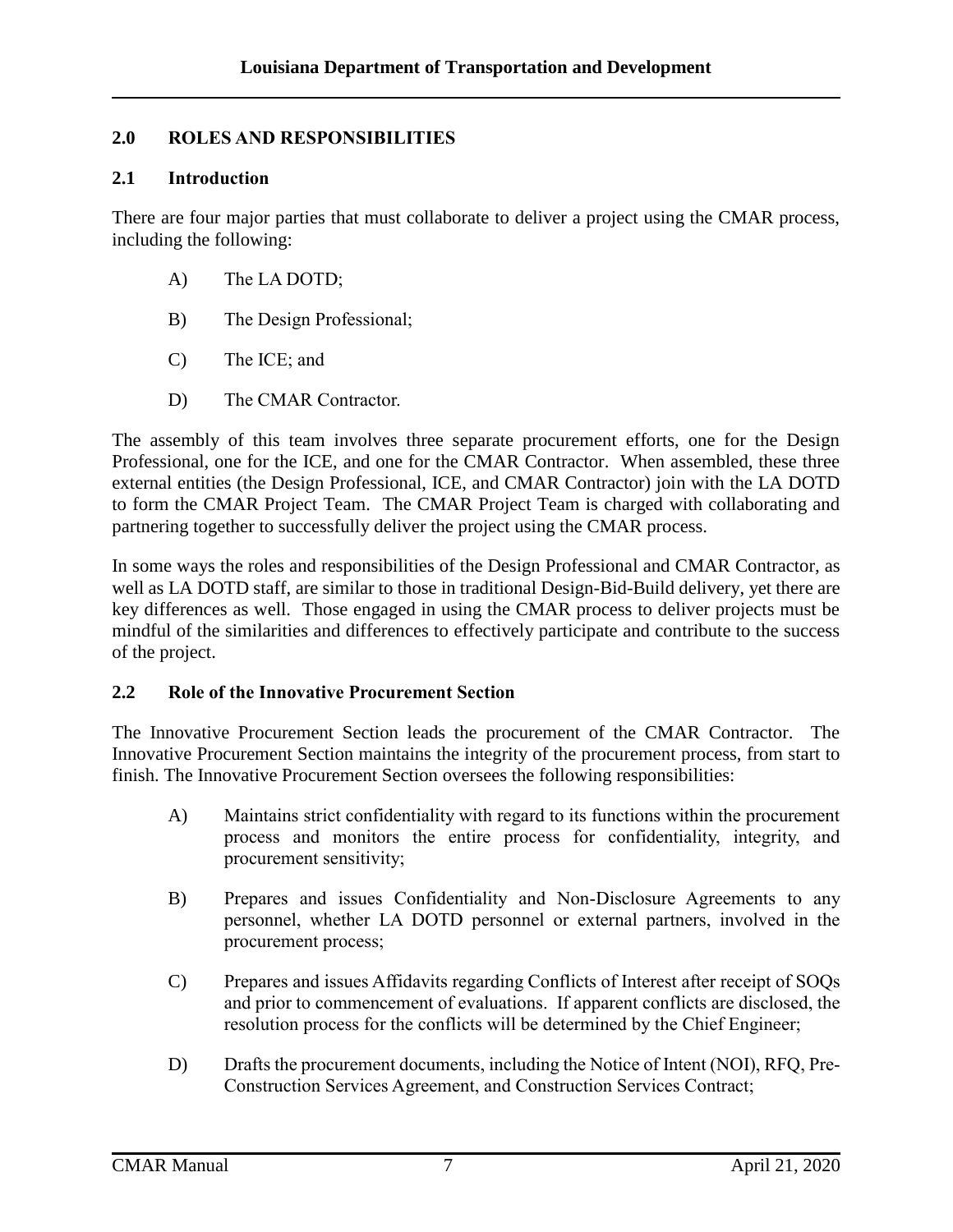- E) Assists the LA DOTD's Project Manager with development of any necessary technical information, including the project description, Pre-Construction Services Scope of Work, and Construction Services Scope of Work; and
- F) Provides orientation sessions on the CMAR Contract and evaluation and selection process for the members of the Selection Review Committee prior to start of evaluations.

#### <span id="page-11-0"></span>**2.3 Role of the LA DOTD's Project Manager**

The LA DOTD's Project Manager is the LA DOTD's lead individual and main point of contact for the project throughout the life of the project. The LA DOTD's Project Manager oversees the following responsibilities:

- A) Coordination with Consultant Contracts Services (CCS) regarding the procurement of the Design Professional and the ICE;
- B) Development of technical information for the procurement of the CMAR Contractor, including the project description, Pre-Construction Services Scope of Work, and Construction Services Scope of Work;
- C) Communication with the Proposers during the procurement of the CMAR Contractor, serving as the LA DOTD's point of contact for all communications with Proposers; and
- D) Management of the Design Professional, the ICE, and the CMAR Contractor during pre-construction services and the CMAR Contractor, in coordination with the District, during construction services.

#### <span id="page-11-1"></span>**2.4 Role of the Design Professional**

For CMAR projects, the LA DOTD enters into a contract with a Design Professional, which is required to work in partnership with the LA DOTD and the CMAR Contractor. Procurement of the Design Professional is accomplished through the LA DOTD's typical consultant selection methods in accordance with standard practices and procedures. The Design Professional's contract requires the Design Professional to work together with the CMAR Contractor and the ICE, and the scope of work details the unique services expected under CMAR project delivery. After consideration of the CMAR Contractor's ideas by the LA DOTD, the Design Professional incorporates any LA DOTD-approved CMAR Contractor ideas on phasing, materials, constructability, traffic control, and other project approaches with the goal of improving project value and mitigating project risk.

The Design Professional is responsible for performing all engineering, design, and Construction Document development including professionally signing and sealing all design documents. Upon sealing of the design documents, or any portion thereof, the design is finalized to enable a determination of the provable cost and the preparation of a GMP Proposal.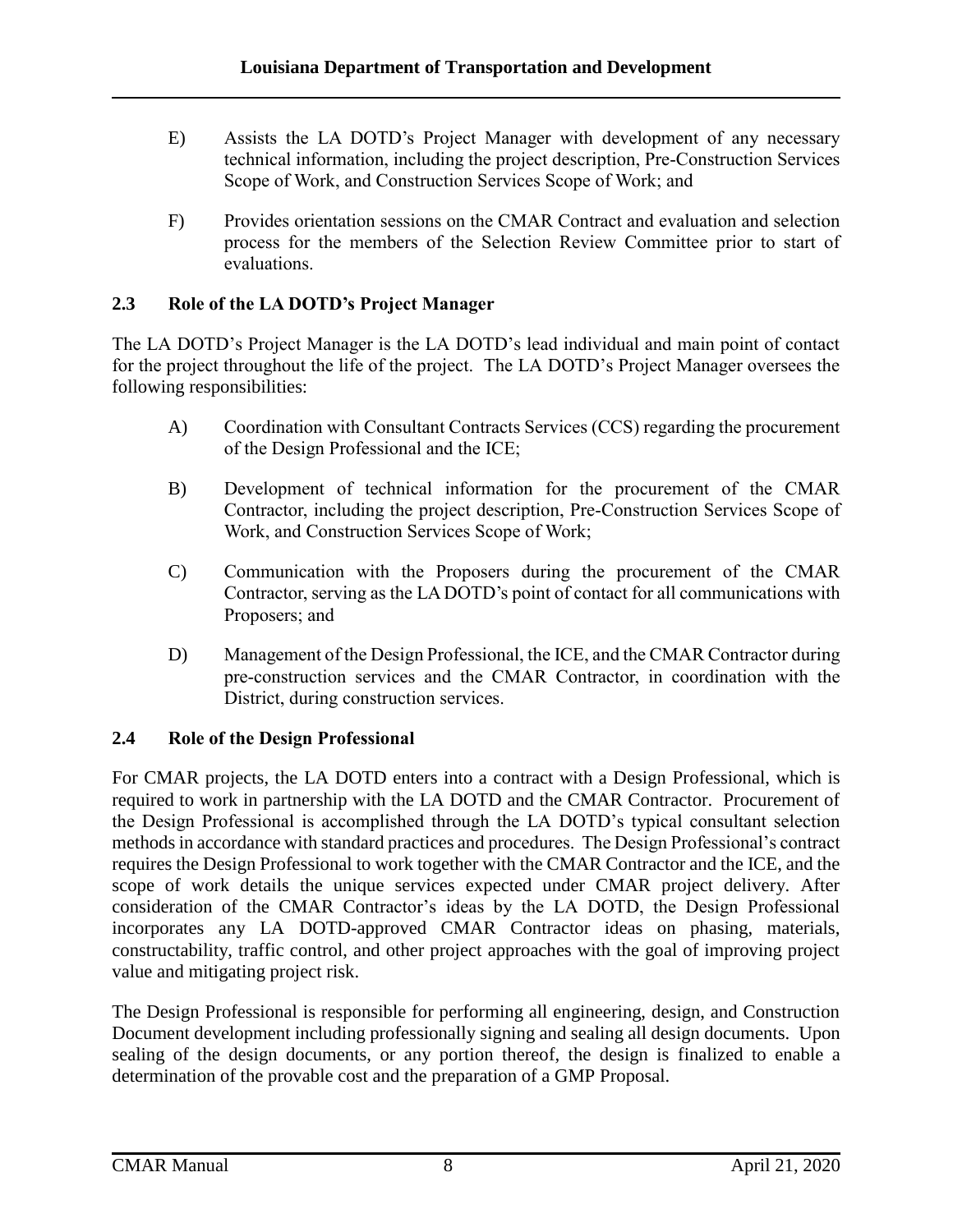The Design Professional also prepares a schedule for design that is coordinated with the CMAR Contractor's pre-construction services schedule, as well as a construction schedule that is coordinated with the CMAR Contractor's Baseline Progress Schedule. The Design Professional provides multiple construction estimates that are compared to estimates produced by the ICE and the CMAR Contractor's Opinions of Probable Cost (OPC) during the Pre-Construction Services Phase.

#### <span id="page-12-0"></span>**2.5 Role of the Independent Cost Estimator**

The primary responsibility of the ICE is to develop a detailed independent cost estimate for the contract items and review the Design Professional's and CMAR Contractor's schedules and Design Professional's cost estimates and CMAR Contractor's OPCs at selected stages throughout pre-construction services. The ICE's analysis will red-flag cost and/or schedule variances, validate the CMAR Contractor's Cost Model, and assist in negotiation of the GMP. Procurement of the ICE is accomplished through the LA DOTD's typical consultant selection methods in accordance with standard practices and procedures. The ICE's contract requires the ICE to work together with the CMAR Contractor and the Design Professional, and the scope of work details the unique services expected under CMAR project delivery.

During the Construction Phase, the ICE may provide continued support to the LA DOTD's Project Manager with respect to certain tasks that may include independent cost support and review for Change Order work, negotiation and conflict management support, continued assistance to the CMAR Project Team with respect to further determining cost impacts related to the project's Construction Phase, and Baseline Progress Schedule review.

#### <span id="page-12-1"></span>**2.6 Role of the CMAR Contractor**

The CMAR Contractor's main objective is to collaborate and actively partner with the LA DOTD and the Design Professional during the delivery of the project to help achieve the goals established for the project, both in the Pre-Construction Services Phase and, if awarded, Construction Phase. The CMAR Contractor is part of the CMAR Project Team, and provides input to the Design Professional regarding constructability, sequence of construction, and any other ideas that bring value to the project. The CMAR Contractor's technical experience, resources, and approach (means and method) will identify potential risks that can influence cost and schedule and allow the Design Professional to eliminate or mitigate those risks.

The CMAR Contractor's ideas and suggestions early in the design will allow the development of a clear, concise Construction Services Scope of Work. The CMAR Contractor validates the LA DOTD's budget through development of OPCs (updated throughout the Pre-Construction Services Phase with a minimum of required submittals at 30%, 60%, and 90% final plans), until a GMP agreement is reached at or before the plans are 100% complete.

In addition, during the Pre-Construction Services Phase, the CMAR Contractor provides the following to assist in the development of the project plans:

A) An estimate of the quantities of materials, labor, and equipment needed for construction of the project;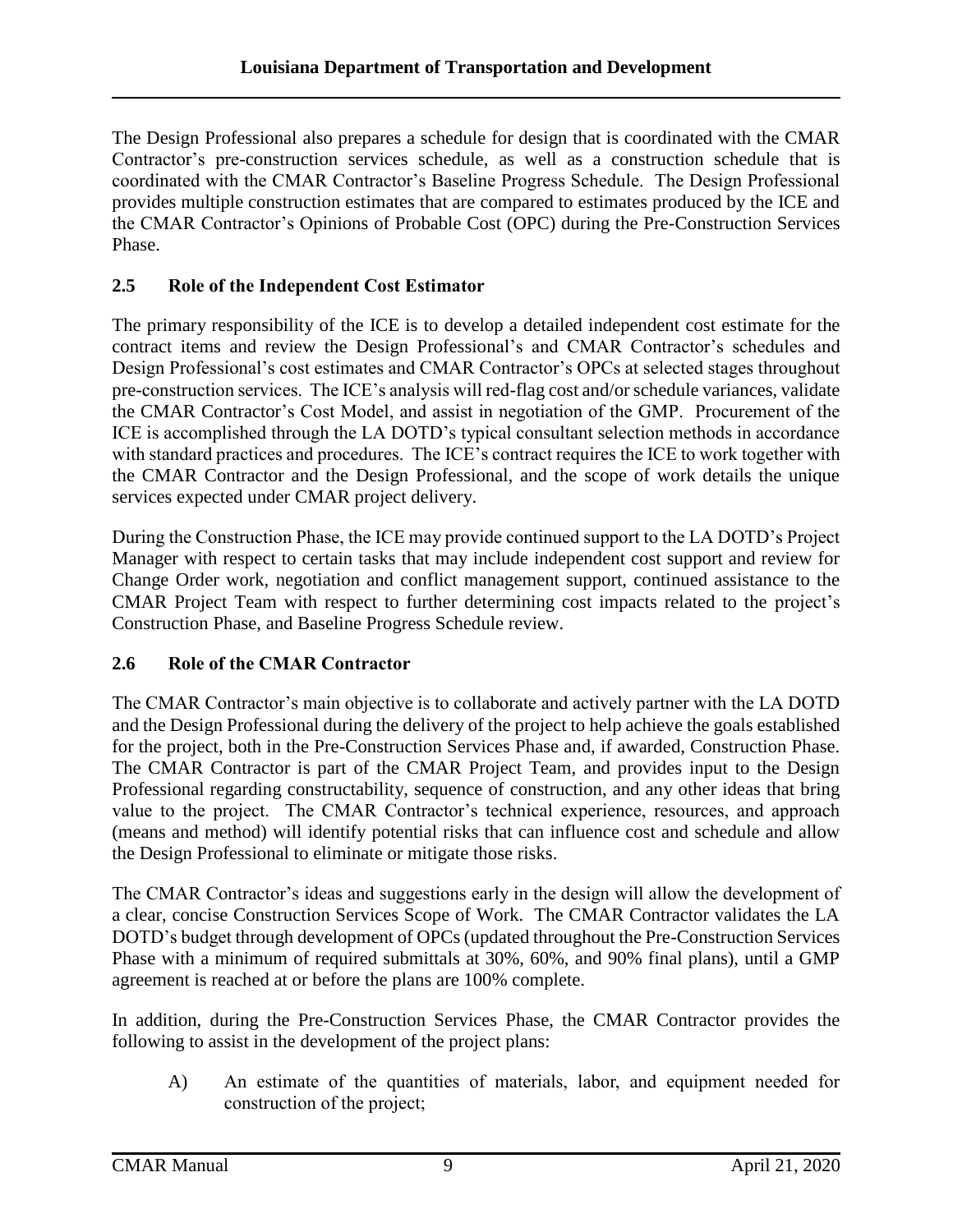- B) A Baseline Progress Schedule;
- C) Advice as to the availability, cost, and capacities of materials, labor, and equipment;
- D) Risk identification and methods and innovative approaches to mitigate identified risks; and
- E) Constructability Reviews, phasing and sequencing reviews, and other input.

After development of the project plans, the CMAR Contractor shall provide a final GMP Proposal, proposing the GMP, including Margin, bonds, and insurance; Baseline Progress Schedule, with maximum number of days; and Construction Services Scope of Work. During the Construction Phase, if awarded, the CMAR Contractor adheres to all requirements and procedures outlined in the Construction Services Contract.

#### <span id="page-13-0"></span>**2.7 Ineligible Firms**

A potential organizational conflict of interest may occur in the following circumstances:

- A) Where a consultant and/or its subcontractors assisted the LA DOTD in the preparation of the RFQ and also participates as a Proposer or members of a Proposer in response to that RFQ; or
- B) A consultant and/or its subcontractors will participate in the design of the project or in the cost estimation process and also participate as a Proposer or a member of a Proposer in response to the RFQ for that project.

The LA DOTD may determine that there is not an organizational conflict of interest for a consultant or subcontractor in a circumstance identified in Sections 2.7 (A) or (B) under the following conditions:

- 1) Where the role of the consultant or subcontractor was limited to provision of preliminary design, reports, or similar "low level" documents that will be incorporated into the RFQ and did not include assistance in the development of the RFQ itself or evaluation criteria; and
- 2) Where all documents and reports that were delivered to the LA DOTD by the consultant or subcontractor are made available to all the Proposers through the RFQ.

In addition, any firm that is rendered ineligible due to any state or federal action is ineligible to participate with any Proposer. A Proposer must not submit an SOQ, nor will an SOQ be considered, if the Proposer or any principal participant is on the LA DOTD's list of Disqualified Contractors or Consultants or is debarred by the LA DOTD, any other agency of the State of Louisiana, or the federal government on the date of submission of the SOQ or award. If a subcontractor identified in a Proposer's SOQ is placed on the LA DOTD's list of Disqualified Contractors or Consultants or is debarred by the LA DOTD, any other agency of the State of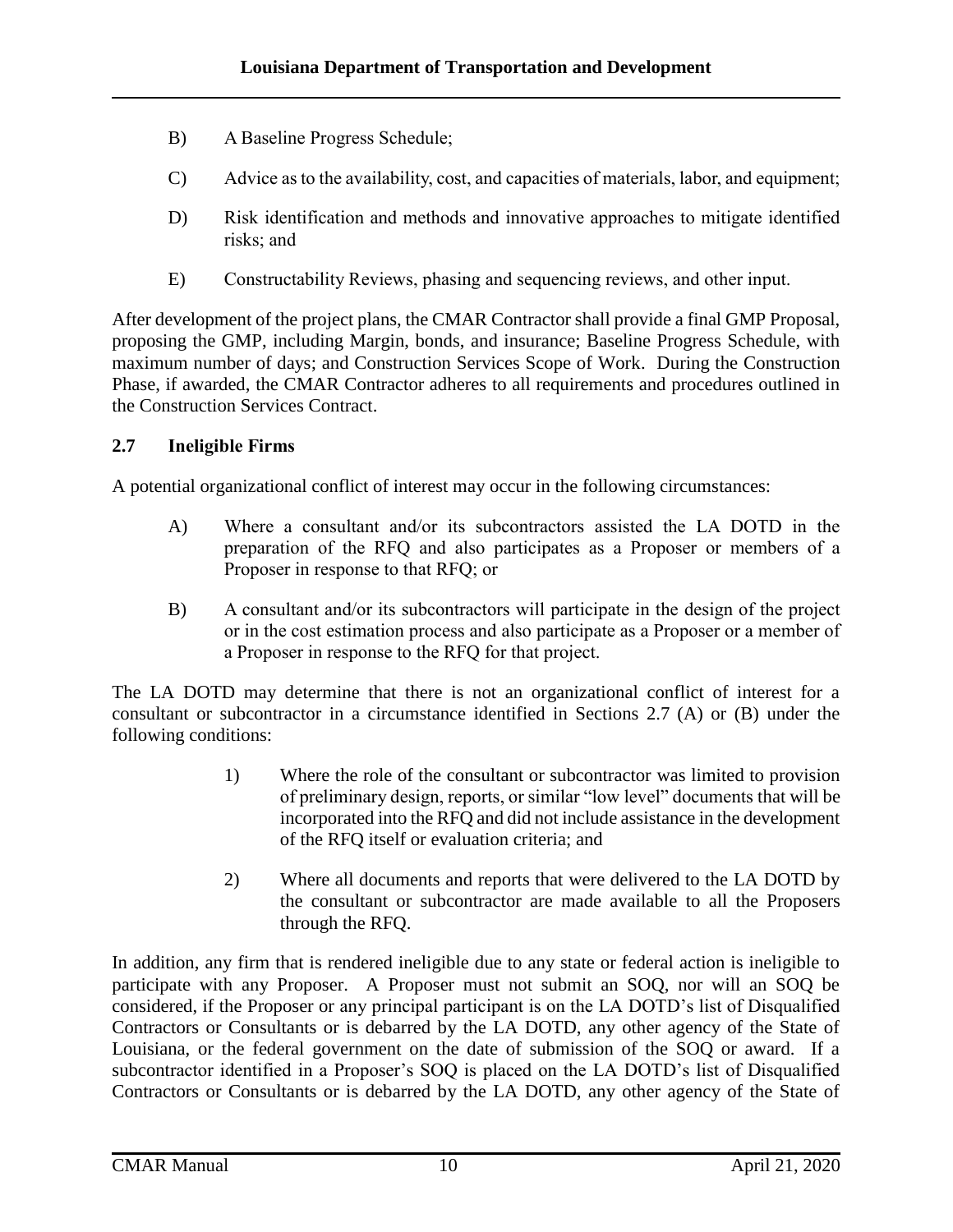Louisiana, or the federal government on the date of the submission of the SOQ or award, the LA DOTD specifically reserves the right to require the affected Proposer to replace the disqualified or debarred subcontractor prior to that Proposer's SOQ being considered or eligible for award under the procurement.

#### <span id="page-14-0"></span>**2.8 Role of the Federal Highway Administration**

If Federal Highway Administration (FHWA) funding is used on the project, the guiding document governing the LA DOTD's relationship with the FHWA is the Stewardship Agreement. Under 23 C.F.R. Part 635, Subpart E ("Construction Manager/General Contractor (CM/GC) Contracting"), the FHWA provides the following authorizations, concurrences, and approvals during CMAR project development for projects that include federal-aid participation, in addition to any other authorizations, concurrences, notices, or approvals discussed elsewhere in this Manual:

- A) Approval prior to issuance of CMAR procurement procedures (*i.e.*, this CMAR Manual), and any changes to the procurement procedures after approval (23 C.F.R.  $§635.504(c)$ :
- B) Authorization of Preliminary Engineering (PE), if the LA DOTD is requesting federal participation in the costs of pre-construction services (23 C.F.R.  $§635.506(b)$ ;
- C) Concurrence in award of the Pre-Construction Services Agreement (23 C.F.R. §635.506(e)). Request for concurrence in award should include a copy of the cost/price analysis for the pre-construction services, including contract modifications, if the LA DOTD is requesting federal assistance in the cost of preconstruction services  $(23 \text{ C.F.R. } §635.506(b))$ ;
- D) Authorization of pre-construction services after concurrence in award. (23 C.F.R.  $§635.506(b)$  and (e));
- E) Completion of the National Environmental Policy Act (NEPA) process will constitute authorization of final design activities and pre-construction services activities associated with final design (23 C.F.R. §635.505(c), and in accordance with 23 C.F.R.  $\frac{635.309(p)}{p}$ ;
- F) Concurrence in award of the Construction Services Contract (23 C.F.R. §635.506(e)). Request for concurrence in award should include the price estimate for construction costs for the entire project, the LA DOTD's price analysis, and the agreed GMP for the project or portion of the project (23 C.F.R. §635.506(d)(2) and  $(4)$ ;
- G) Authorization of construction services, including any early works packages after concurrence in award  $(23 \text{ C.F.R. } §635.506(e))$ ; and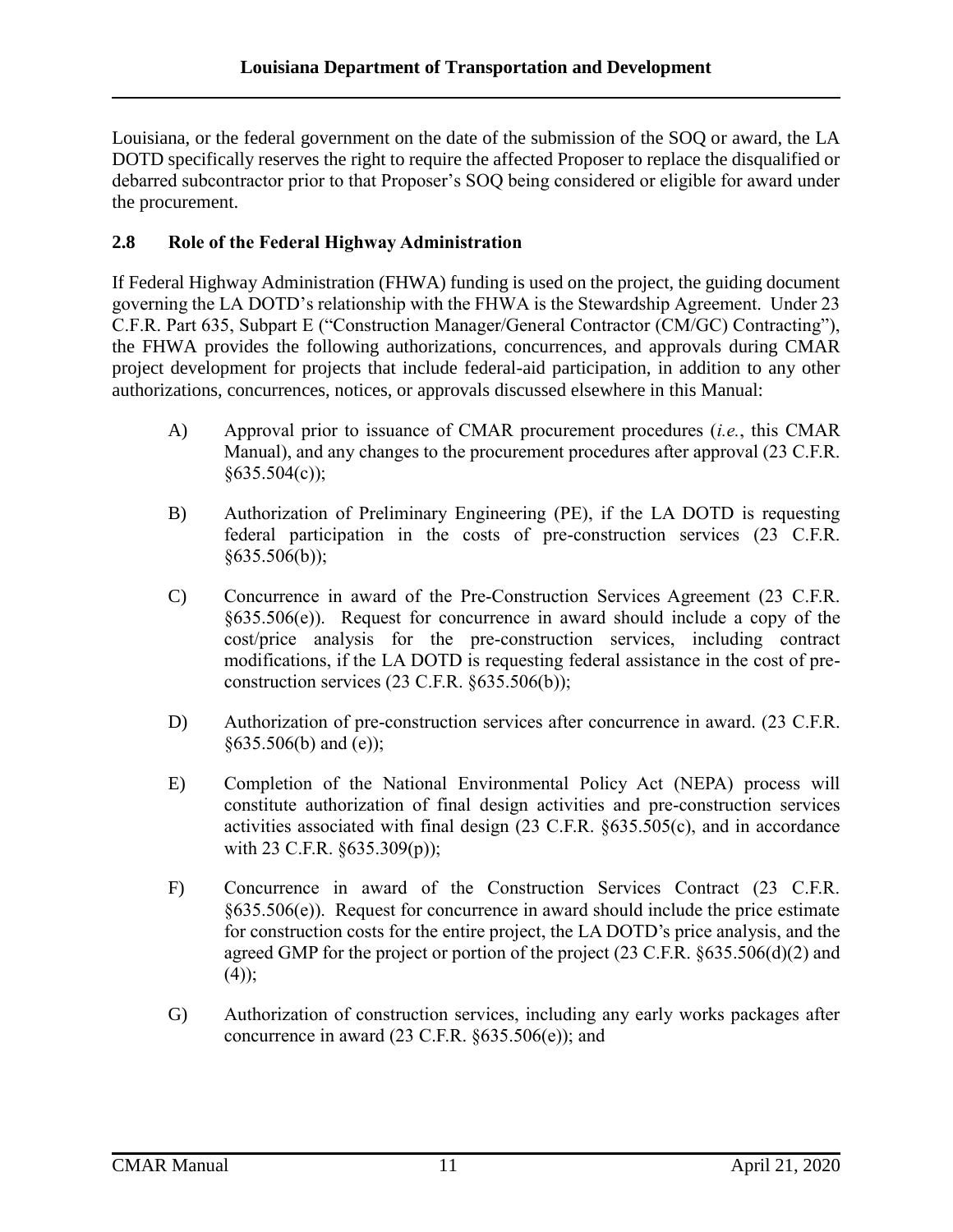H) Concurrence, if the LA DOTD is unable to enter into the Construction Services Contract with the CMAR Contractor and intends to initiate a new procurement process (23 C.F.R. §635.504(b)(6)).

#### <span id="page-15-0"></span>**3.0 ISSUING THE REQUEST FOR QUALIFICATIONS**

#### <span id="page-15-1"></span>**3.1 General**

The process to procure the CMAR Contractor is initiated by the Innovative Procurement Section. A CMAR Contractor must be selected prior to 30% completion of the Design Professional's construction plans. The process to procure a CMAR Contractor is generally prescribed in Louisiana R.S 38:2225.2.4 and includes the following steps:

- A) Appoint the Selection Review Committee;
- B) Prepare the NOI and advertise for LOIs;
- C) Develop RFQ documents;
- D) Issue the RFQ and any addenda, if necessary;
- E) Conduct the informational meeting, if scheduled;
- F) Respond to Proposer questions;
- G) Schedule and participate in informational and one-on-one meetings, if held;
- H) Receive and evaluate SOQs;
- I) Conduct presentations/interviews, if scheduled, and make the selection; and
- J) Award and execute the Pre-Construction Services Agreement with the successful Proposer.

#### <span id="page-15-2"></span>**3.2 Selection Review Committee**

Louisiana R.S 38:2225.2.4(B)(5) states the LA DOTD is responsible for establishing the Selection Review Committee to evaluate the SOQs submitted in response to the RFQ.

The statute further states the Selection Review Committee will be appointed by the LA DOTD to review the RFQ, score the Proposers, and recommend selection of a CMAR Contractor. The Selection Review Committee shall consist of no more than five individuals selected as follows:

- A) One design professional in the discipline of but not involved in the project;
- B) One licensed contractor in the discipline of but not involved in the project;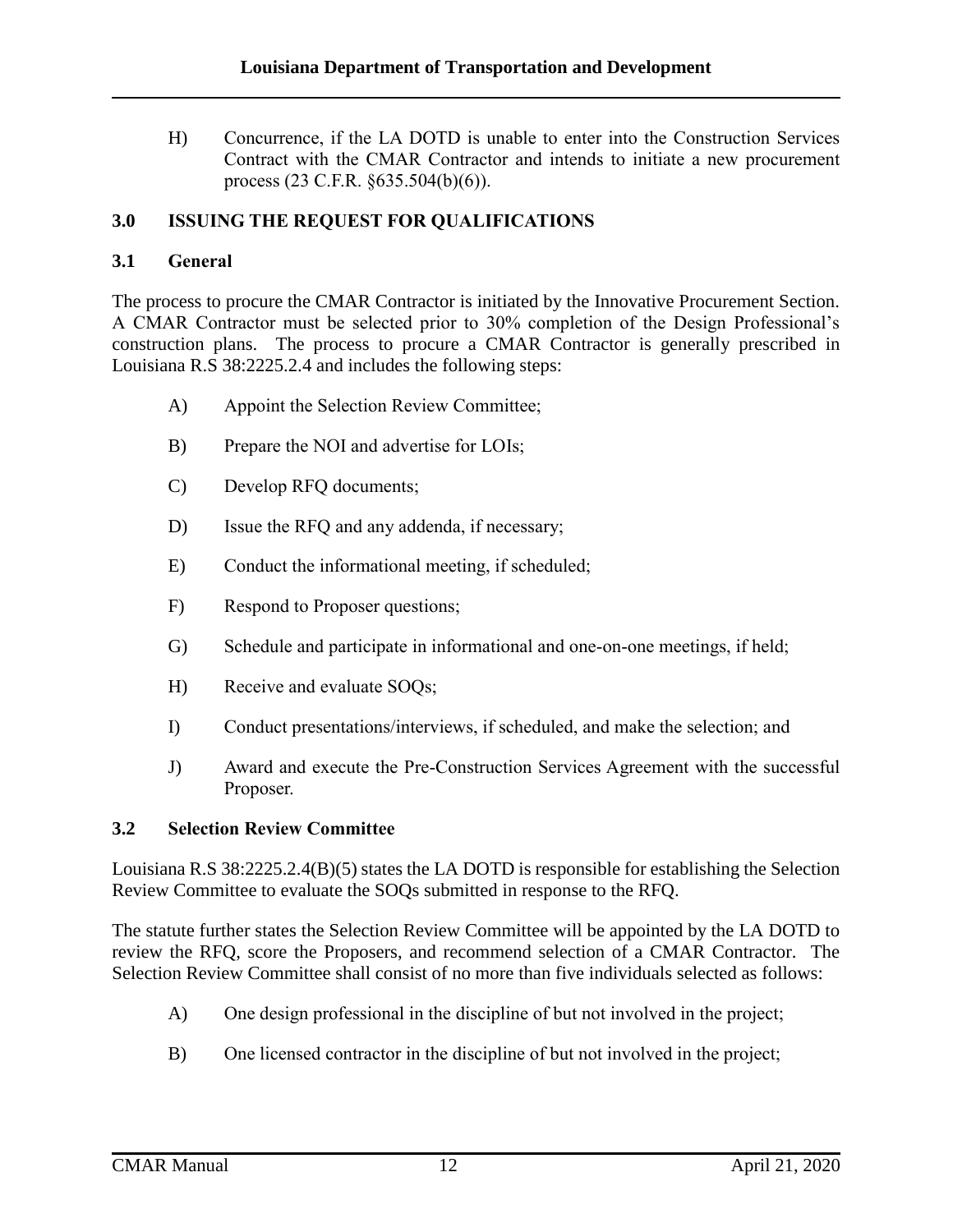- C) One representative of the LA DOTD (typically, the LA DOTD's Project Manager, who will also act as the Chair of the Selection Review Committee); and
- D) Two members at large.

Each of the members of the Selection Review Committee will be required to sign a Confidentiality and Non-Disclosure Agreement and, after submission of the SOQs, an Affidavit regarding Conflicts of Interest requiring the member to disclose any real or perceived personal conflicts of interest with any of the Proposers or the project.

#### <span id="page-16-0"></span>**3.3 Technical Advisors**

CMAR places significant responsibility on the CMAR Contractor to participate in the planning and design of a project during pre-construction services and, if award the Construction Services Contract, to construct, manage, and control the construction services. As such, capability, capacity, and experience are very significant to the ultimate success of CMAR projects. Technical Advisors who bring specific expertise to the individual Pass/Fail Evaluation Factors and/or Qualitative Evaluation Subfactors or Factors, as appropriate, may be assigned by the LA DOTD to advise the Selection Review Committee. The Technical Advisors may be employees of the LA DOTD, other stakeholders, consultants, and/or other experts. Technical Advisors may be added during the evaluation process as may be required.

#### <span id="page-16-1"></span>**3.4 Advertisement/Notice of Intent (NOI)**

The NOI is the public announcement that solicits LOIs from interested Proposers (or potential members of Proposer teams). Submission of an LOI ensures that the firm that submits the LOI will receive a copy of the RFQ, will be invited to attend any meetings scheduled prior to submission of SOQs for which the firm is eligible, will participate in the questions and answers, and will receive copies of addenda.

As per Louisiana R.S. 38:2225.2.4(F)(1), the project shall be advertised in the official journal of the State and advertised on the LA DOTD's Web site two times within 30 days prior to the deadline for receipt of LOIs. The NOI may be advertised in additional media or publications as well.

The NOI should contain a brief description of the project and provide the potential Proposers enough information to determine their interest in the project.

Prior to release, the NOI will be sent to the FHWA for information.

#### *Section 3.4 Tasks*

- Draft the NOI.
- Confirm dates for publishing in the Register and send final NOI to the Register.
- Send copy of the NOI to the FHWA for information.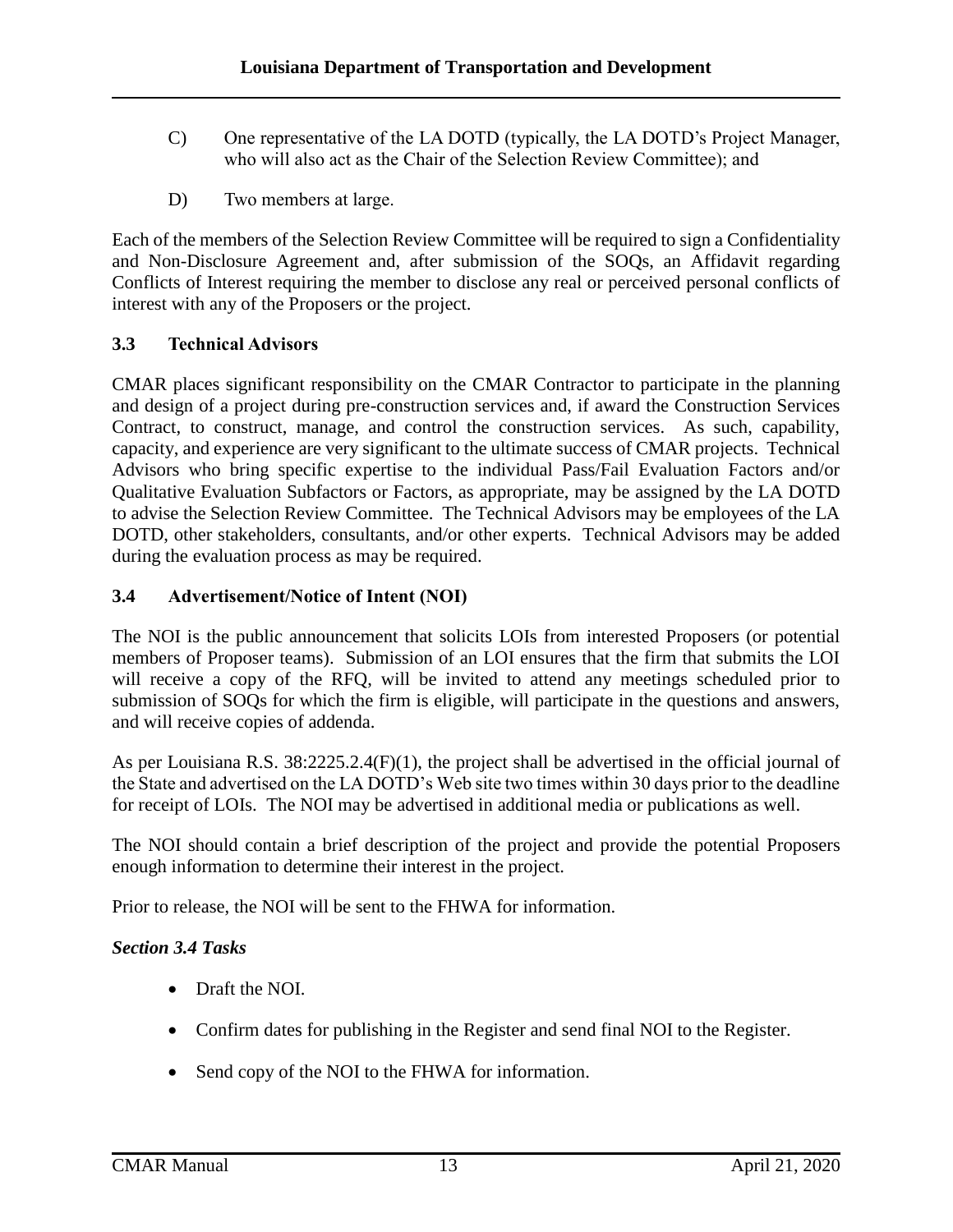- Post the NOI on the LA DOTD's Web site.
- Receive and log LOIs.
- Post list of LOI respondents to the LA DOTD's Web site.

#### *Section 3.4 Deliverables*

- $\bullet$  NOI.
- Log of LOIs.

#### <span id="page-17-0"></span>**3.5 RFQ Requirements**

#### <span id="page-17-1"></span>**3.5.1 Introduction**

Once the LOIs have been received, the respondents are notified of the link to the secure RFQ Web site. The RFQ is issued by the Innovative Procurement Section and is only released to entities that have submitted LOIs in response to the LA DOTD's NOI.

It is the responsibility of the LA DOTD's Project Manager and Innovative Procurement Section to establish the project-specific requirements and to develop and finalize the RFQ for the project. While much of the RFQ includes "boilerplate" language, there are sections that must be tailored to address project-specific issues or needs. The Innovative Procurement Section may elect to schedule a preliminary scoping workshop with the LA DOTD's Project Manager and other key project participants early in the RFQ development process to ensure that all project issues are addressed in the RFQ.

#### <span id="page-17-2"></span>**3.5.2 Standard RFQ Contents**

The RFQ is required by statute to include the following:

- A) Pre-Construction Services Scope of Work. (This describes services to be performed during the Pre-Construction Services Phase of the project. It is the responsibility of the LA DOTD's Project Manager to work with the Innovative Procurement Section to determine what tasks, meetings, and roles the pre-construction services will include.);
- B) Submittal criteria for the project. (This section lists instructions to the Proposers; RFQ procedures, including the procurement schedule, any informational or oneon-one meetings, and protest procedures; and required responses, documents, and forms to be submitted with each SOQ.);
- C) Procurement grading criteria. (This section describes the membership of the Selection Review Committee and evaluation subfactors and factors and weightings for each of the evaluation subfactors or factors, as appropriate, listed in the RFQ. It is the responsibility of the LA DOTD's Project Manager to work with the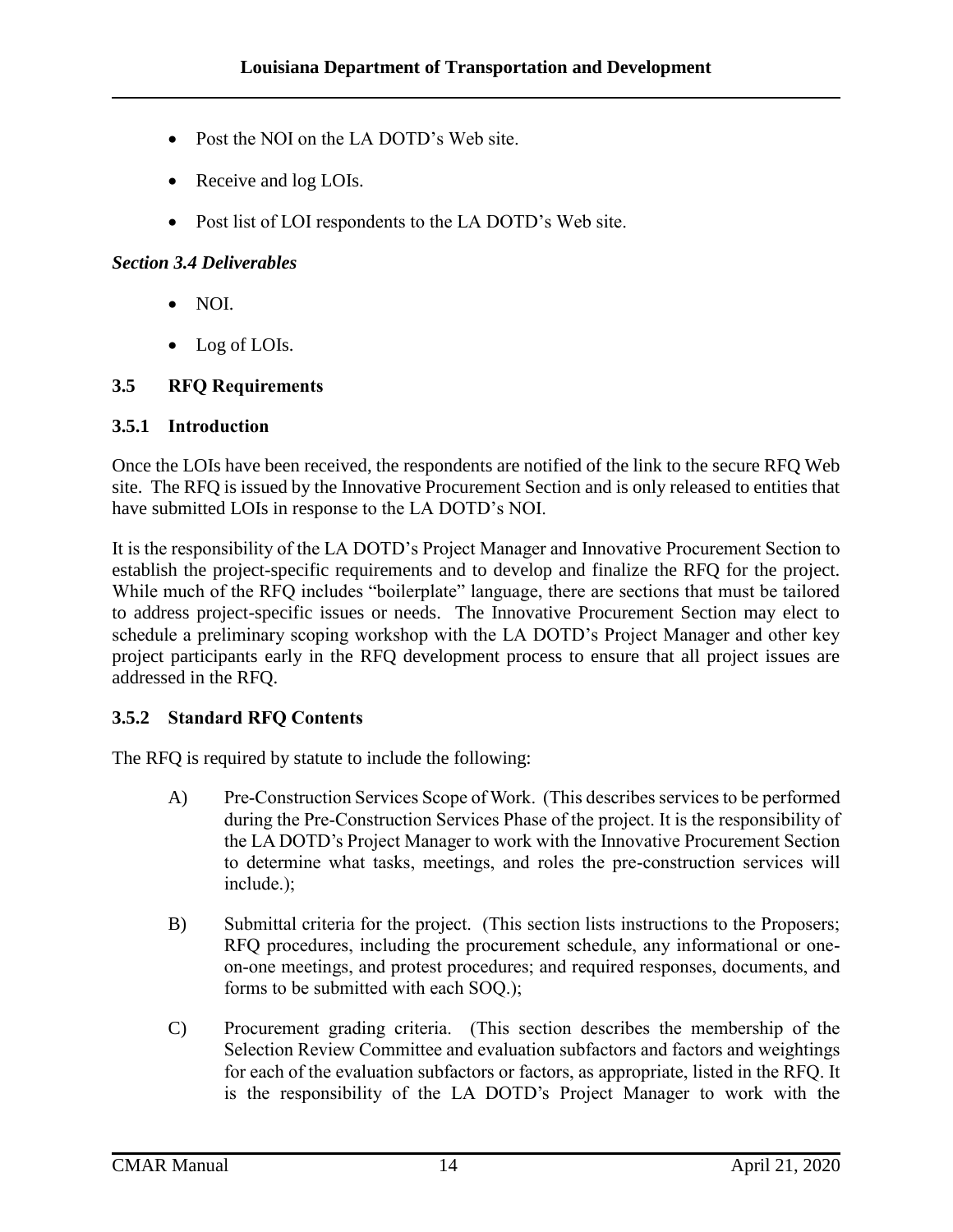Innovative Procurement Section to consider evaluation subfactors and factors for each project and the weightings for each listed evaluation subfactor and factor, as appropriate.);

- D) Scoring methodology. (This section describes how the evaluation subfactors and factors, as appropriate, and overall SOQ will be scored by the Selection Review Committee.); and
- E) Total fees and compensation payable to the CMAR Contractor for pre-construction services. (This section sets forth the maximum fees and compensation that the LA DOTD will pay to the CMAR Contractor under the Pre-Construction Services Agreement).

The following items are not required by statute, but considered a best practice for inclusion in the RFQ:

- 1) Project description. (This is the project description and elements of work. It also includes a listing of the project-specific goals.);
- 2) The construction cost estimate; and
- 3) The Disadvantaged Business Enterprise (DBE) goal and any other federal requirements that will be part of the CMAR Contract.

In addition to the topics listed above which are addressed in the main body of the RFQ, appendices should be used to convey the following information:

- (a) Appendix  $A S$  ite map and preliminary plans (if applicable);
- (b) Appendix B The detailed submission requirements for the SOQ and each evaluation factor;
- (c) Appendix  $C A$  compilation of the forms to be submitted with the SOQ;
- (d) Appendix  $D A$  copy of the sample Pre-Construction Services Agreement; and
- (e) Appendix  $E A$  copy of the sample Construction Services **Contract**

#### <span id="page-18-0"></span>**3.5.3 Estimating the Pre-Construction Services Price**

Prior to issuance of the RFQ, the total fees and compensation to the CMAR Contractor for preconstruction services will be estimated by the LA DOTD and disclosed in the RFQ. The Pre-Construction Services Price can be based on hourly rates and/or lump sums, dependent upon the particular project or by task. When estimating the pre-construction services fees and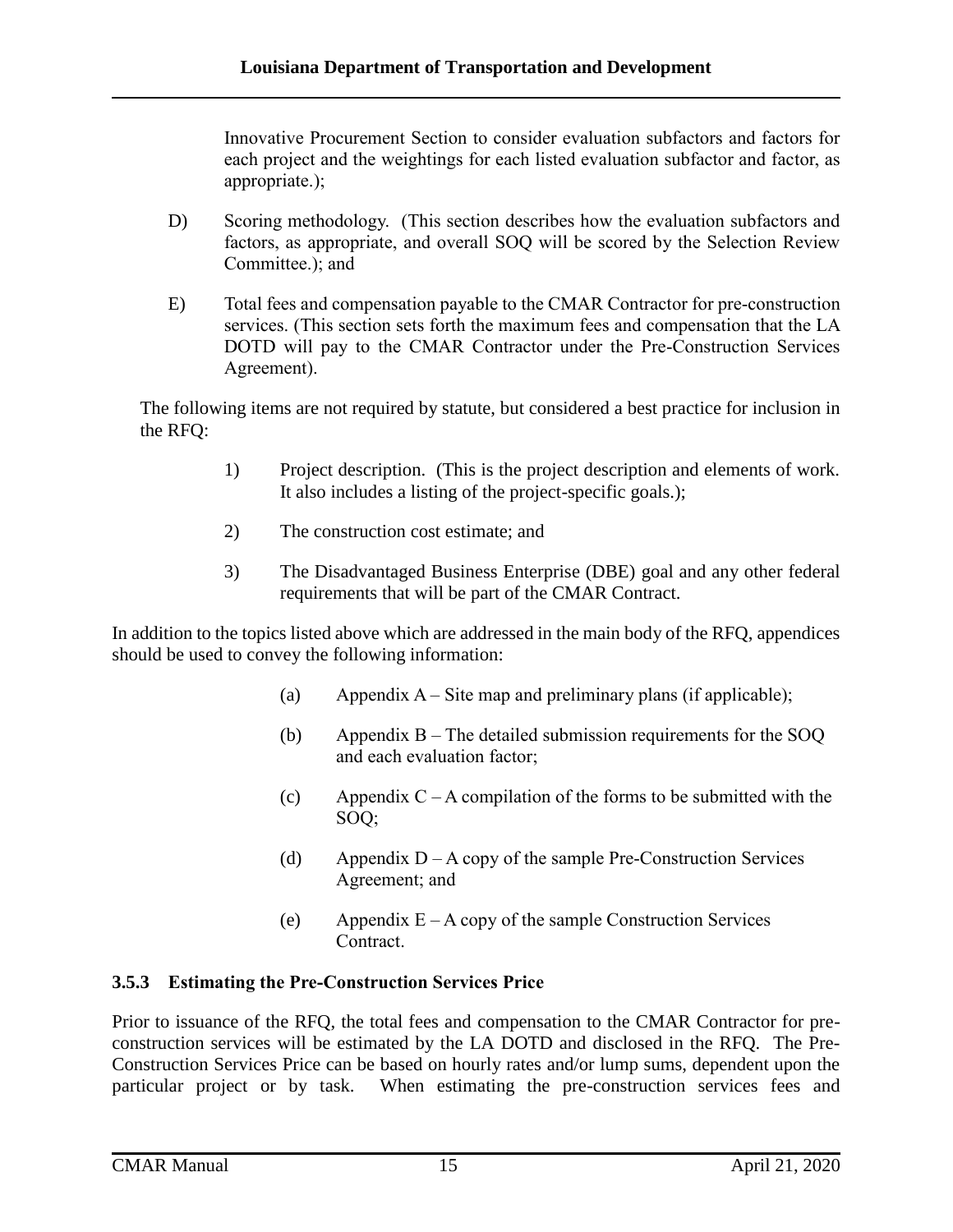compensation, the LA DOTD will take into account the size and complexity of the project, the project's schedule, and the Pre-Construction Services Scope of Work.

#### <span id="page-19-0"></span>**3.5.4 Evaluation Factors**

The RFQ may request the Proposers include the following in the response to the RFQ, as well as any other appropriate factors that would, in the opinion of the LA DOTD, demonstrate the capability of the Proposer to perform the role of the CMAR Contractor.

#### **3.5.4.1. Pass/Fail Evaluation Factors**

The following pass/fail evaluation factors may be further broken down into pass/fail evaluation subfactors. The pass/fail evaluation factors usually include the following:

A) Legal Pass/Fail Evaluation Factor

The Legal Pass/Fail Evaluation Factor generally looks at the legal make-up of the Proposer, licensing status with the Louisiana State Licensing Board for Contractors, debarment/disqualification status, and lobbying and other certifications, and may include information regarding a Proposers performance on past projects, including safety performance.

B) Financial Pass/Fail Evaluation Factor

The Financial Pass/Fail Evaluation Factor includes a statement from the Proposer's surety indicating the surety's (or, a JV of sureties') willingness to provide the performance and payment bonds to the Proposer for the construction services for the project and, if determined prudent in the LA DOTD's sole discretion, a performance bond for the Proposer for the pre-construction services for the Project. If necessary for a particular project, review of financial statements of the Proposer and any third-party guarantors and the financial strength of the Proposer may also be considered under the Financial Pass/Fail Evaluation Factor.

#### **3.5.4.2. Qualitative Evaluation Factors**

The following qualitative evaluation factors may be further broken down into qualitative evaluation subfactors. The qualitative evaluation factors typically include the following, or a combination of the following:

A) Organization and Key Personnel Qualitative Evaluation Factor

The Organization and Key Personnel Qualitative Evaluation Factor includes proposed management and staffing for the project. The Proposer is required to identify specific key personnel that the Proposer will commit to the project if selected and the resumes and references for those key personnel, as well as their proposed roles and the division of work and responsibilities among those key personnel.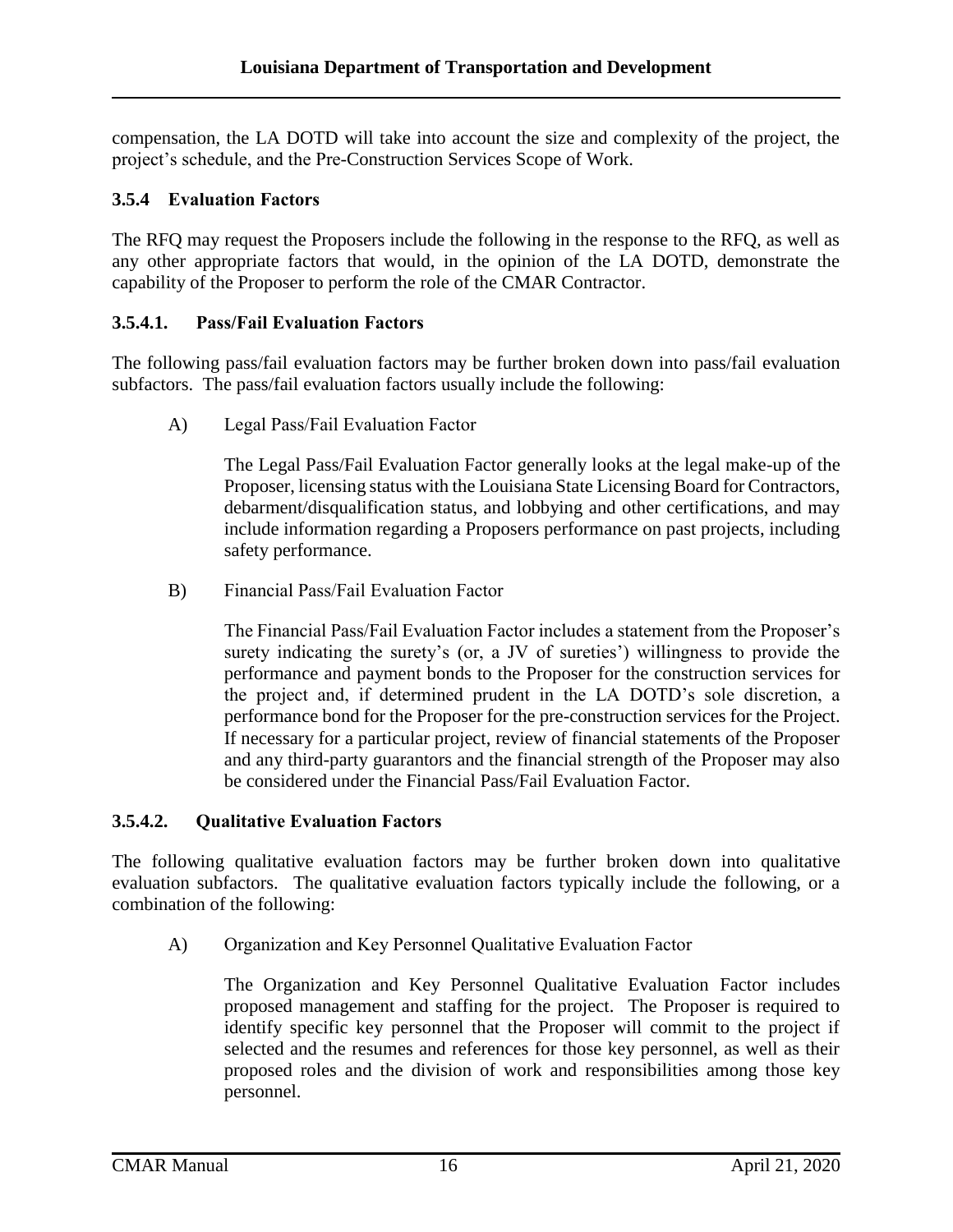B) Experience of the Firms Qualitative Evaluation Factor

The Experience of the Firms Qualitative Evaluation Factor includes identification of specific past projects that the Proposer (or, if the Proposer is a JV, its members) has completed that are similar to the project being proposed on and construction methodologies previously used by the Proposer on other projects. The LA DOTD may also seek experience of major or specialty subcontractors, depending on the type or size of the project.

C) Past Performance Qualitative Evaluation Factor

The Past Performance Qualitative Evaluation Factor includes past performance of the Proposer, including timely completion of other public works projects of similar complexity and size, and which may include the Proposer's latest safety record including experience modification rate (EMR), recordable incident rate (RIR), and lost work time incident rate. In addition, the Past Performance Qualitative Evaluation Factor frequently includes review of the Proposer's history of major litigation, claims, disputes, arbitration proceedings, assessments of stipulated damages, terminations for cause, disqualifications, or other disciplinary actions. Proposers are required to provide references from the owners that took action, so that reference calls may be made in order to make correct determinations as to the nature of the action.

D) Project Approaches Qualitative Evaluation Factor

The Project Approaches Qualitative Evaluation Factor includes the Proposer's general and, if identified by the LA DOTD, specific approaches during the preconstruction and construction services. These approaches include the extent to which the Proposer intends to self-perform portions of the work and the Proposers standard safety plan.

E) Project Understanding Qualitative Evaluation Factor

The Project Understanding Qualitative Evaluation Factor includes the Proposer's narrative explaining its proposed management approach and project understanding of both pre-construction and construction services; approach to collaboration and partnering with the LA DOTD, Design Professional, and ICE; approach to proactive risk management; and keys to ensuring a successful project.

#### <span id="page-20-0"></span>**3.5.5 DBE Goals (If Applicable)**

The DBE program encourages the formation and growth of DBEs by providing an equal opportunity for these firms to compete for and participate in the CMAR process. DBE goals are required on projects that utilize federal funds.

Each proposed CMAR project is reviewed for DBE subcontracting possibilities at the Pre-Construction Services Phase and Construction Services Phase. The LA DOTD's Project Manager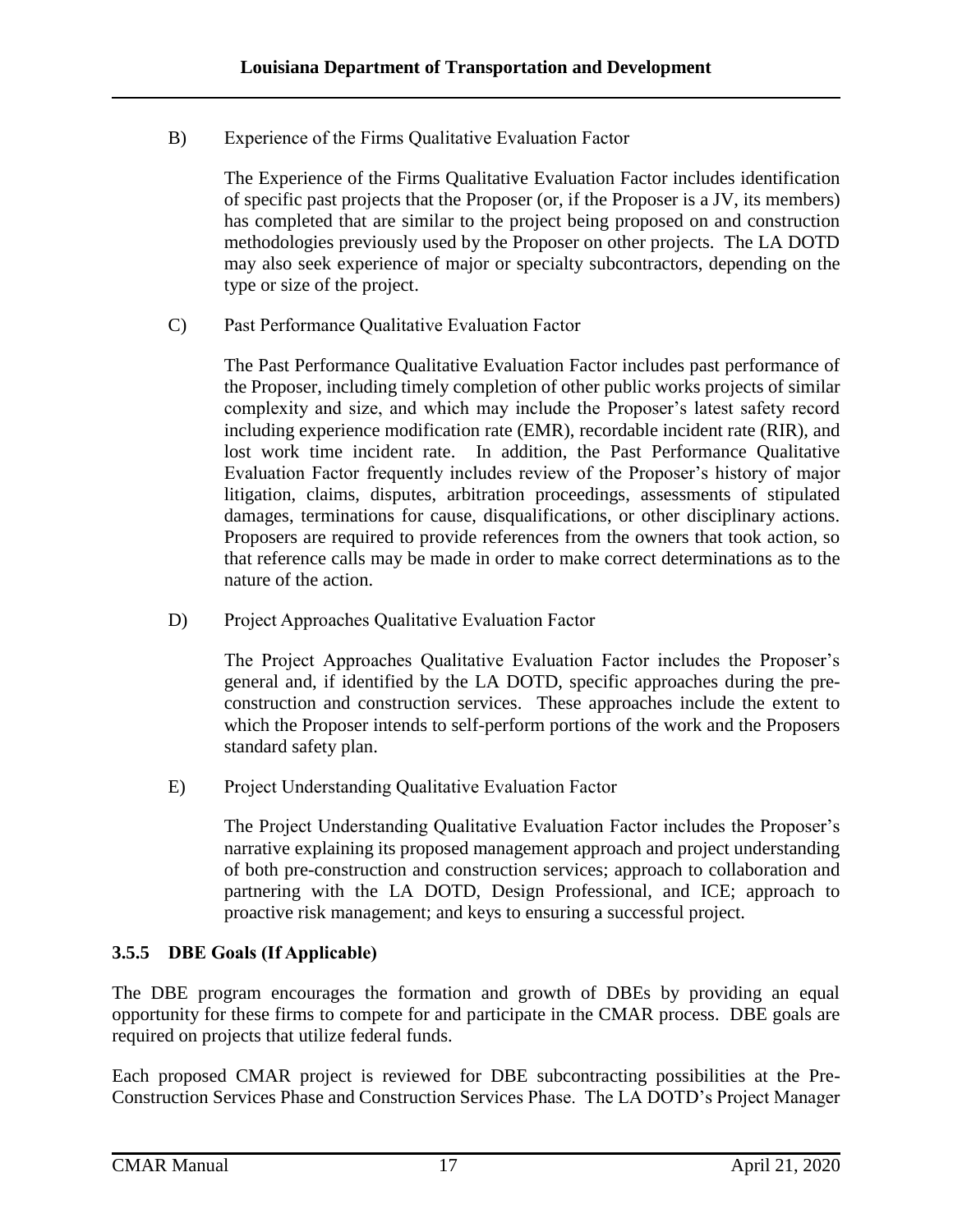is to consult with the Innovative Procurement Section and Compliance Programs Director for evaluation and setting of percentage goals for the dollar value, for either the CMAR Contract as a whole or for both the Pre-Construction Services Agreement and the Construction Services Contract separately, prior to issuing the RFQ.

#### <span id="page-21-0"></span>**3.6 RFQ Concurrence and Approvals**

Prior to release, the RFQ must be submitted to the FHWA for approval.

Prior to release, the RFQ must be submitted to the Chief Engineer for recommendation to the Secretary.

#### <span id="page-21-1"></span>**3.7 Issuing the RFQ**

The RFQ will be issued by the Innovative Procurement Section and is only released to entities that have submitted LOIs. The purpose of issuing the RFO only to entities that have submitted an LOI is for purposes of practical control. This way, if the LA DOTD subsequently issues an addendum, it is only responsible for ensuring the addendum reaches those entities on its controlled list. An E-mail is sent to each Proposer that submitted an LOI with the Web site information and other pertinent data that goes with the RFQ.

#### *Section 3.7 Tasks*

- RFQ to the FHWA for approval.
- Chief Engineer recommendation to the Secretary for approval.
- Prepare and issue the RFQ via the secure Web site.

#### *Section 3.7 Deliverables*

- RFQ.
- RFQ FHWA approval memorandum.
- Chief Engineer recommendation for approval memorandum.

#### <span id="page-21-2"></span>**3.8 Informational Meetings and One-on-One Meetings**

#### <span id="page-21-3"></span>**3.8.1 Informational Meetings**

After issuance of the RFQ to those Proposers that have submitted an LOI, the LA DOTD may hold an informational meeting. The informational meeting will be held in a location to be identified in the RFQ. It is led by the LA DOTD's Project Manager with support from the Innovative Procurement Section. The LA DOTD's Project Manager should highlight project-specific requirements and other items pertaining to the technical issues facing the project.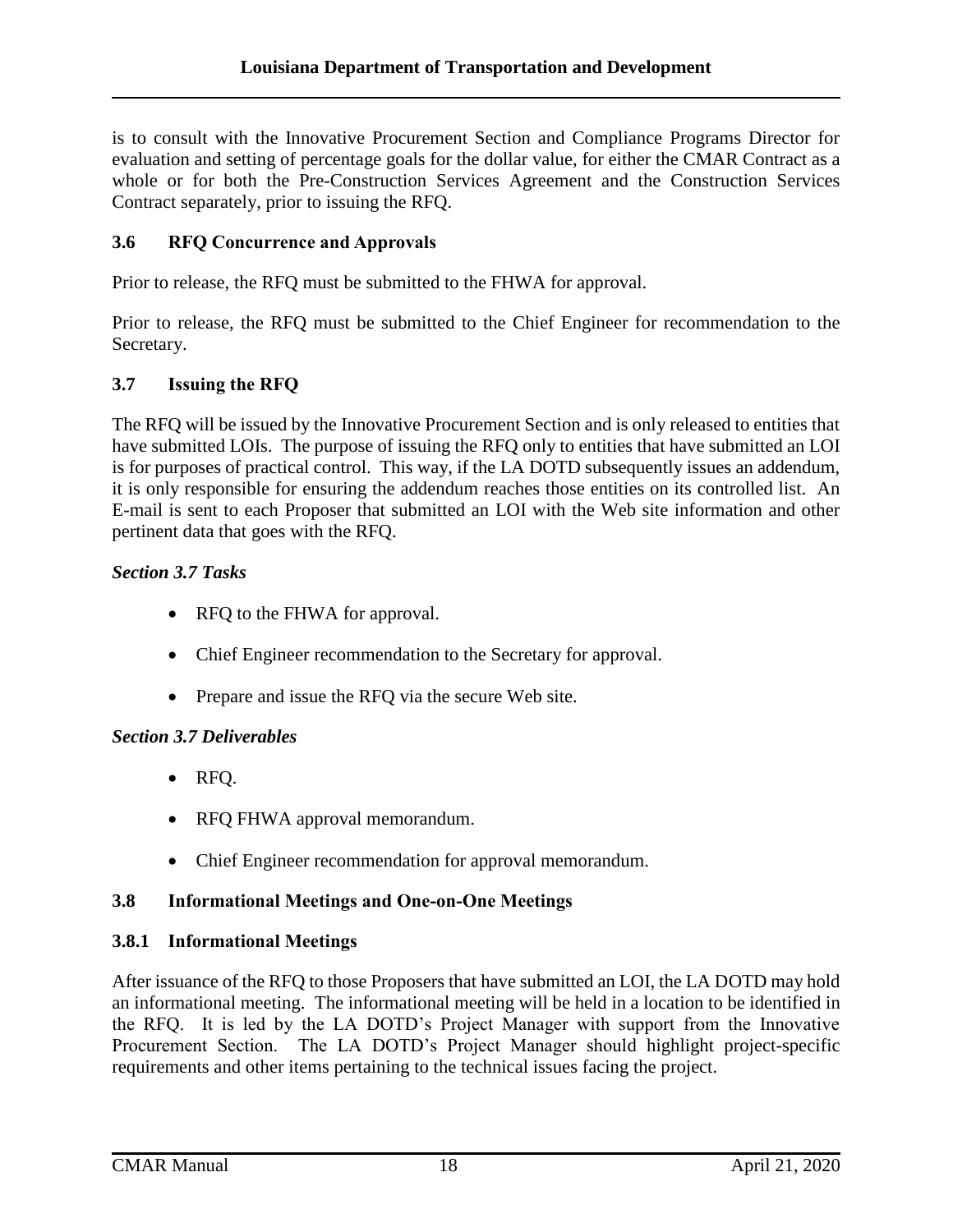The informational meeting agenda may cover a range of topics, including the following:

- A) Orientation to the LA DOTD's CMAR process;
- B) Description of the project, especially areas of high risk or complexity;
- C) Any special environmental or community mitigation requirements;
- D) The procurement and project schedules;
- E) An overview of the procurement process;
- F) Federal requirements, including DBE goals, if any; and
- G) Description of the evaluation and selection processes and what is expected of the Proposer.

While the LA DOTD is free to answer questions during the question and answer period of the informational meeting, if the answer is unknown to a certain question or if a question is answered incorrectly, it is the LA DOTD's responsibility to provide a correct response to the question to all Proposers.

#### *Section 3.8.1 Tasks*

- Secure informational meeting space.
- Prepare informational meeting Microsoft Power Point<sup>®</sup> presentation (or other presentation materials).
- Prepare informational meeting agenda.
- Prepare informational meeting sign-in sheet.
- Secure speakers.

#### *Section 3.8.1 Deliverables*

- Microsoft Power Point<sup>®</sup> presentation (or other presentation materials).
- Informational meeting agenda.
- Informational meeting sign-in sheet.

#### <span id="page-22-0"></span>**3.8.2 One-on-One Meetings**

During the SOQ preparation period, the LA DOTD may determine to conduct one-on-one meetings with firms that submitted an LOI and that may act as the Lead Principal Participant for a Proposer. The one-on-one meetings are specific in nature, geared toward the individual Proposer's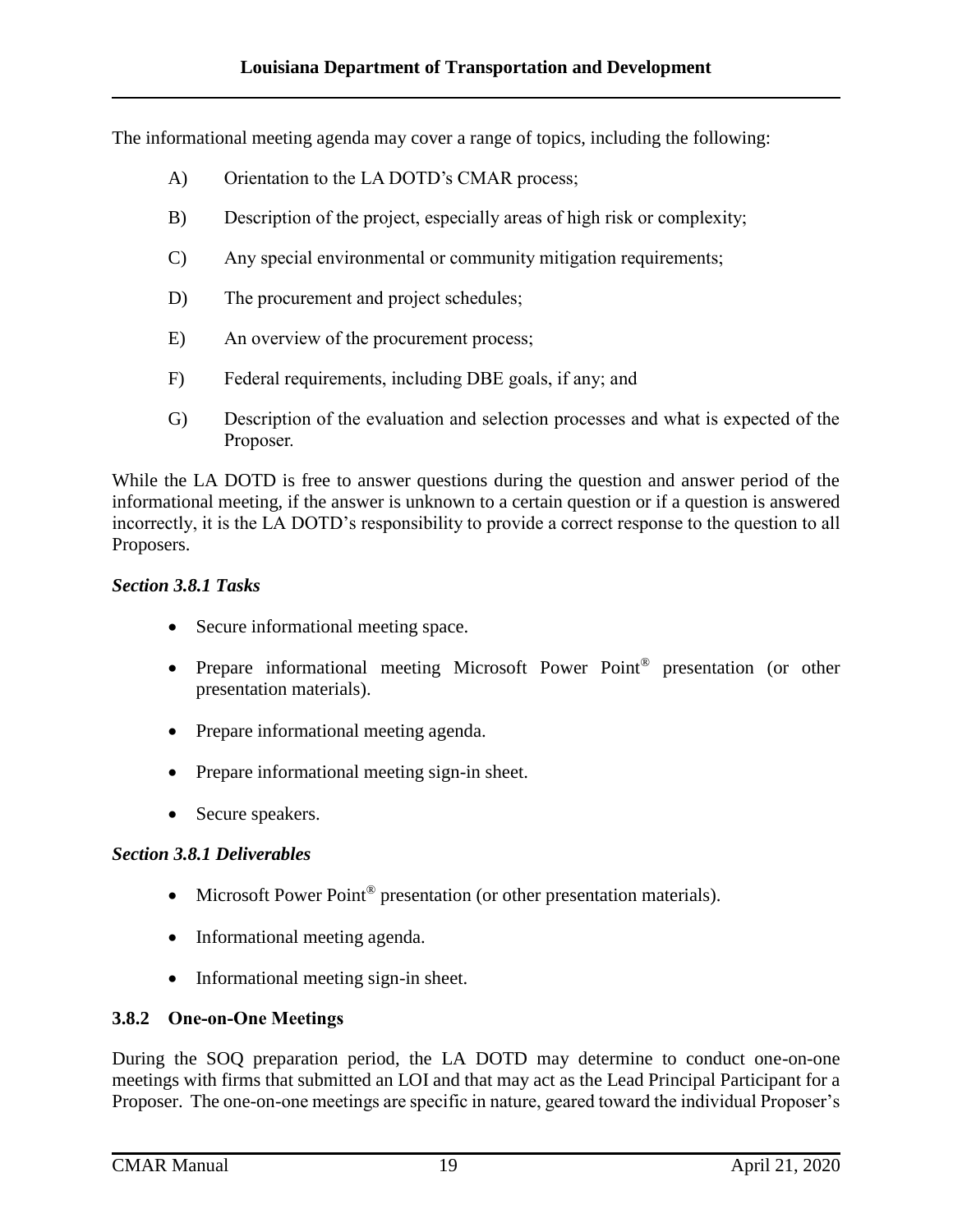specific issues. In these meetings, the individual Proposer is responsible for proposing the agenda for the meeting, and the LA DOTD only adds agenda items that it needs to address. Since the individual Proposer will submit its agenda in advance, it is the LA DOTD's responsibility to have personnel on hand who will be able to address the agenda issues that the Proposer has identified. In the event that the LA DOTD personnel cannot answer a Proposer question during a one-on-one meeting, it should be requested that the Proposer submit the question in writing so that the LA DOTD may have time to consider the response. While the interactions that occur during the oneon-one meetings are confidential, a transcript may be made of each one-on-one meeting and retained as a record of the meetings.

#### *Section 3.8.2 Tasks*

- Secure one-on-one meeting space.
- Procure one-on-one meeting agendas from Proposers.
- Prepare one-on-one meetings sign-in sheets.
- Hire court reporter.
- Review transcripts for accuracy.

#### *Section 3.8.2 Deliverables*

- One-on-one meeting agendas.
- One-on-one meeting sign-in sheets.
- Transcripts.

#### <span id="page-23-0"></span>**3.9 Proposer Questions and Answers**

Prior to the submission of SOQs, Proposers have the opportunity to submit questions regarding the RFQ specifically or the procurement process or project generally. Typically, a standardized format for these questions and answers is included in the RFQ with instructions to Proposers.

Any question received must be responded to in writing and released to all Proposers, without indicating which Proposer submitted the question. It is the responsibility of the Innovative Procurement Section to compile, log, and track the Proposer questions as they are submitted. The questions are then distributed to appropriate LA DOTD personnel to respond to each Proposer question submitted. The Innovative Procurement Section will coordinate the release of the responses to Proposer questions. This means that all the questions and answers will posted on the secure Web site, accessible by the entities that submitted LOIs.

If response by the LA DOTD to a certain question necessitates a change to the RFQ documents, the questions and answers will be released with a corresponding addendum revising the RFQ. There may be multiple rounds of question and answer documents for a single RFQ.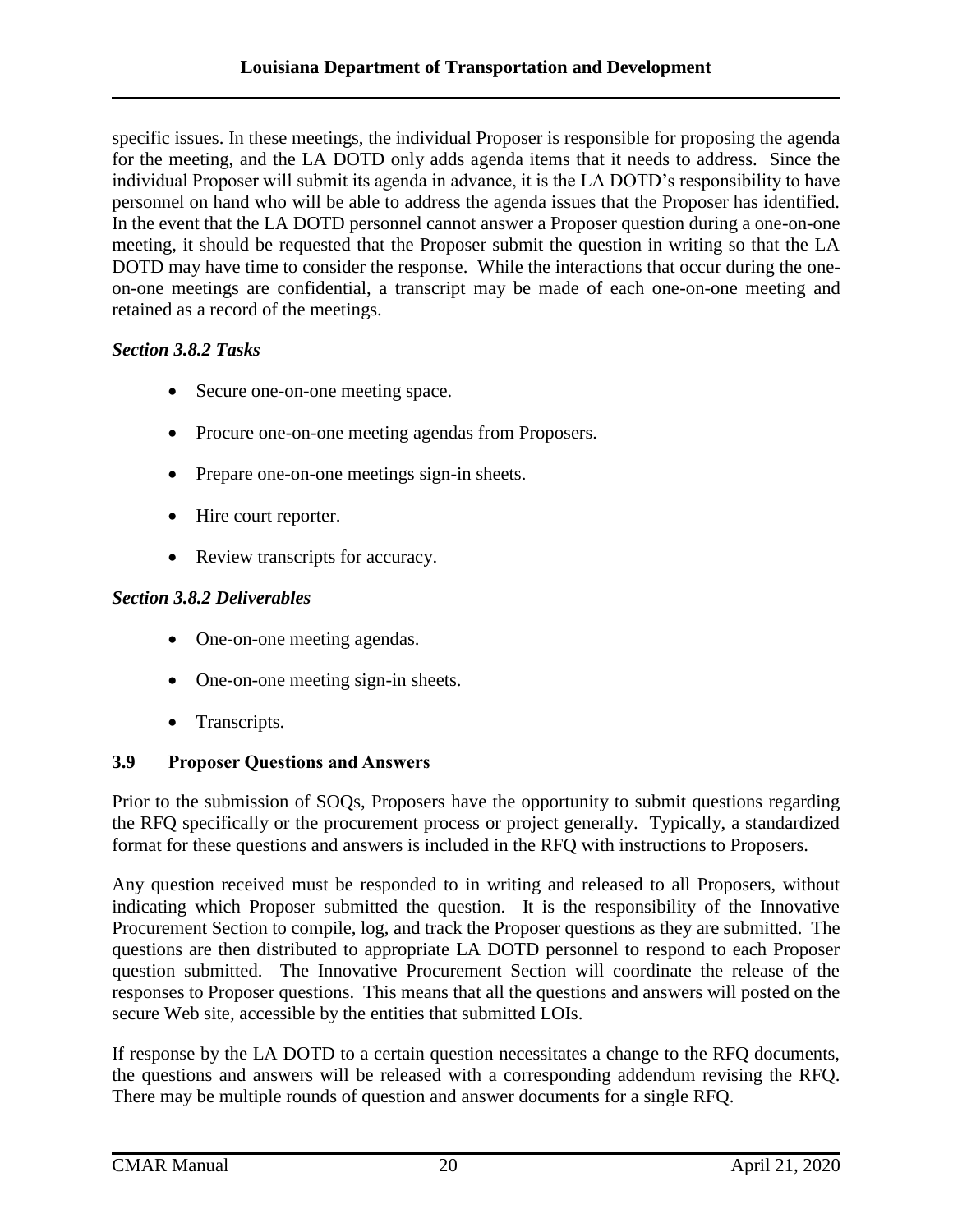Additionally, it is a best practice to answer the questions in the chronological order received. The purpose of doing so is to prevent confusion among Proposers as to whether their questions were received by the LA DOTD and to minimize follow-up correspondence by the Proposers.

#### *Section 3.9 Tasks*

- Review Proposer questions and assign to LA DOTD personnel for response.
- Prepare question and answer document.
- Issue question and answer document via the secure Web site.

#### *Section 3.9 Deliverables*

• Question and answer document.

#### <span id="page-24-0"></span>**3.10 RFQ Addenda**

Addenda may need to be issued to the RFQ, as anticipated by the LA DOTD to provide information not originally available at the RFQ release date, or to correct errors discovered by the LA DOTD in the RFQ, or, as indicated in Section 3.9, in response to questions received from Proposers. However, the need for a high number of addenda to an RFQ may be indicative of either poor quality checks prior to the RFQ's release or of insufficient project development prior to the RFQ release, and the Innovative Procurement Section should evaluate any RFQ that results in a high number of addenda for the reasons why.

Addenda will be prepared by the Innovative Procurement Section with support from the LA DOTD's Project Manager and other LA DOTD personnel. Addenda will be released the same way as the questions and answers. This means that notice of the addenda is sent to all of the entities that submitted LOIs and posted on the secure Web site.

#### *Section 3.10 Tasks*

- Draft addenda.
- Chief Engineer recommendation to the Secretary for approval.
- Issue addenda via the secure Web site.

#### *Section 3.10 Deliverables*

- Addenda.
- Chief Engineer recommendation for approval memorandum.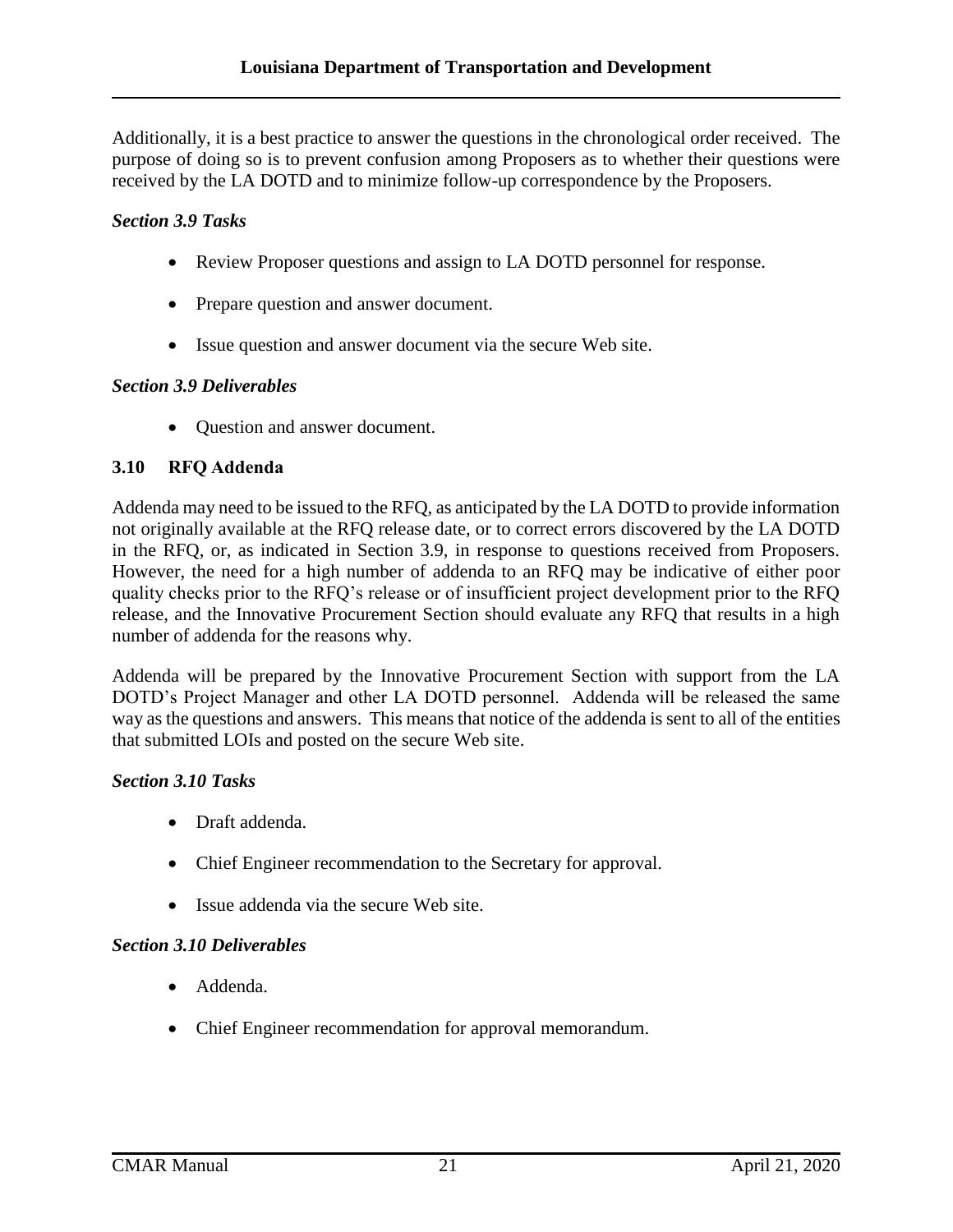#### <span id="page-25-0"></span>**4.0 EVALUATING STATEMENTS OF QUALIFICATIONS**

#### <span id="page-25-1"></span>**4.1 Evaluation and Selection Plan**

The Evaluation and Selection Plan (E&S Plan) is prepared by the Innovative Procurement Section for each project and is the LA DOTD's internal document that details the step-by-step procedure for the evaluation process of the SOQs submitted by the Proposers in response to the RFQ through to the award of the CMAR Contract. The E&S Plan's step-by-step detail addresses specifically the Selection Review Committee and any teams involved in the evaluations of the SOQs and their roles and responsibilities. The E&S Plan is tied directly to the RFQ, but provides the detail of the evaluation and selection process necessary to direct the members of the Selection Review Committee and any teams to carry forth the process correctly.

The E&S Plan is distributed to the Selection Review Committee members and is critical to promote open and fair competition and to maintain a level playing field among the Proposers. The evaluation process itself is set up to ensure that all Proposers are treated consistently in order to avoid any perception of favoritism in the process. Prior to any deviation from the E&S Plan, the LA DOTD's counsel should be consulted.

#### *Section 4.1 Tasks*

• Draft the Evaluation and Selection Plan.

#### *Section 4.1 Deliverables*

• Evaluation and Selection Plan.

#### <span id="page-25-2"></span>**4.2 Evaluation Process Overview**

The SOQ evaluations must be put on the schedules of the members of the Selection Review Committee well in advance in order to ensure the availability of the members to complete the evaluations in a timely fashion. If one of the members of the Selection Review Committee proves to be unavailable for all or any portion of the evaluations, that member should be replaced with someone who is available.

The Innovative Procurement Section is also responsible to prepare materials, including evaluation worksheets and workbooks, for use by the Selection Review Committee during the evaluation of the SOQs. The evaluation worksheets should set forth the exact requirements as stated in the RFQ, and can help to streamline and facilitate each evaluator's review of each SOQ. The evaluation worksheets should be handed out to the members of the Selection Review Committee at the evaluation orientation and should remain confidential for the duration of the procurement process.

The steps of the evaluation process are briefly and generally outlined below. However, each procurement is unique and the RFQ will set forth the specific steps being utilized by the LA DOTD for that specific procurement.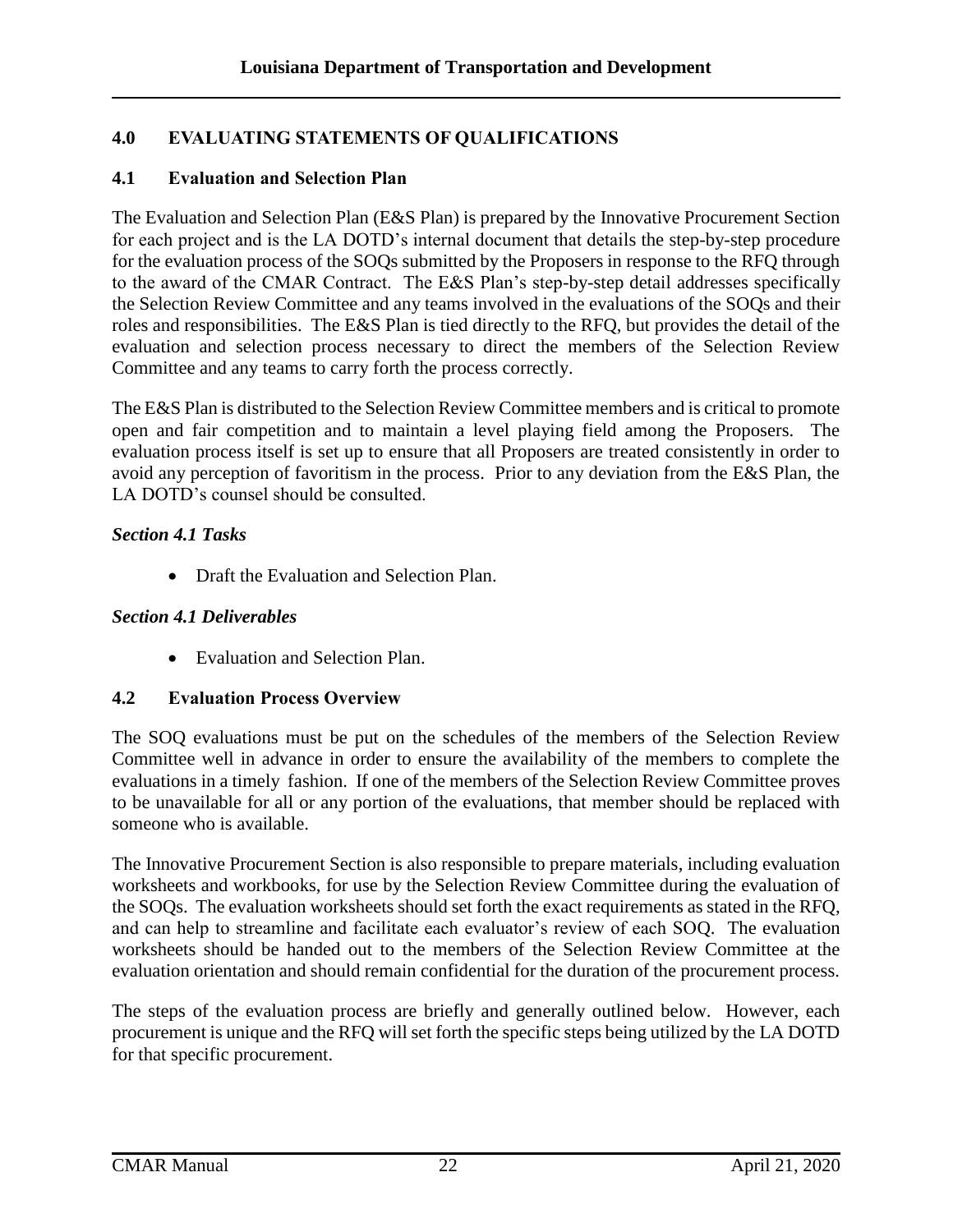- A) The Innovative Procurement Section prepares and conducts an evaluation orientation for the Selection Review Committee;
- B) The Innovative Procurement Section receives the SOQs, reviews the SOQs for responsiveness, and prepares the SOQs for evaluation;
- C) The Innovative Procurement Section distributes the SOQs to the Selection Review Committee for evaluation;
- D) The Selection Review Committee members review the SOQs and submit requests for clarifications to the Selection Review Committee as a whole for approval. If approved, the Selection Review Committee forwards requests for clarifications to the Innovative Procurement Section at any time for issuance to the Proposer;
- E) The Innovative Procurement Section issues requests for clarifications throughout the evaluation process, as required;
- F) If short-listing is included in the evaluation process, the Selection Review Committee initially evaluates each Proposer in accordance with the procedure set forth in the RFQ and determines a Short-List of Proposers that will participate in presentations and interviews. The minimum requirements for inclusion on the Short-List, and number of Proposers that may be short-listed, is disclosed in the RFQ;
- G) The Selection Review Committee participates in Proposer presentations and interviews, if held;
- H) After receipt of responses to requests for clarifications, if any, and participation in Proposer presentations and interviews, if held, each Selection Review Committee member will re-evaluate each pass/fail evaluation factor and each qualitative evaluation subfactor and factor for each remaining Proposer, based on any information received through the clarifications and/or presentations and interviews using the evaluation worksheets;
- I) After each Selection Review Committee member re-evaluates each pass/fail evaluation factor and qualitative evaluation subfactor and factor, the Chair of the Selection Review Committee will finalize the score for each qualitative evaluation subfactor and factor for each Selection Review Committee member to calculate the final total SOQ score for each eligible Proposer; and
- J) The results of the evaluation process will be submitted to the Chief Engineer for recommendation to the Secretary. The Secretary will, in his or her sole determination, select the successful Proposer or reject all SOQs.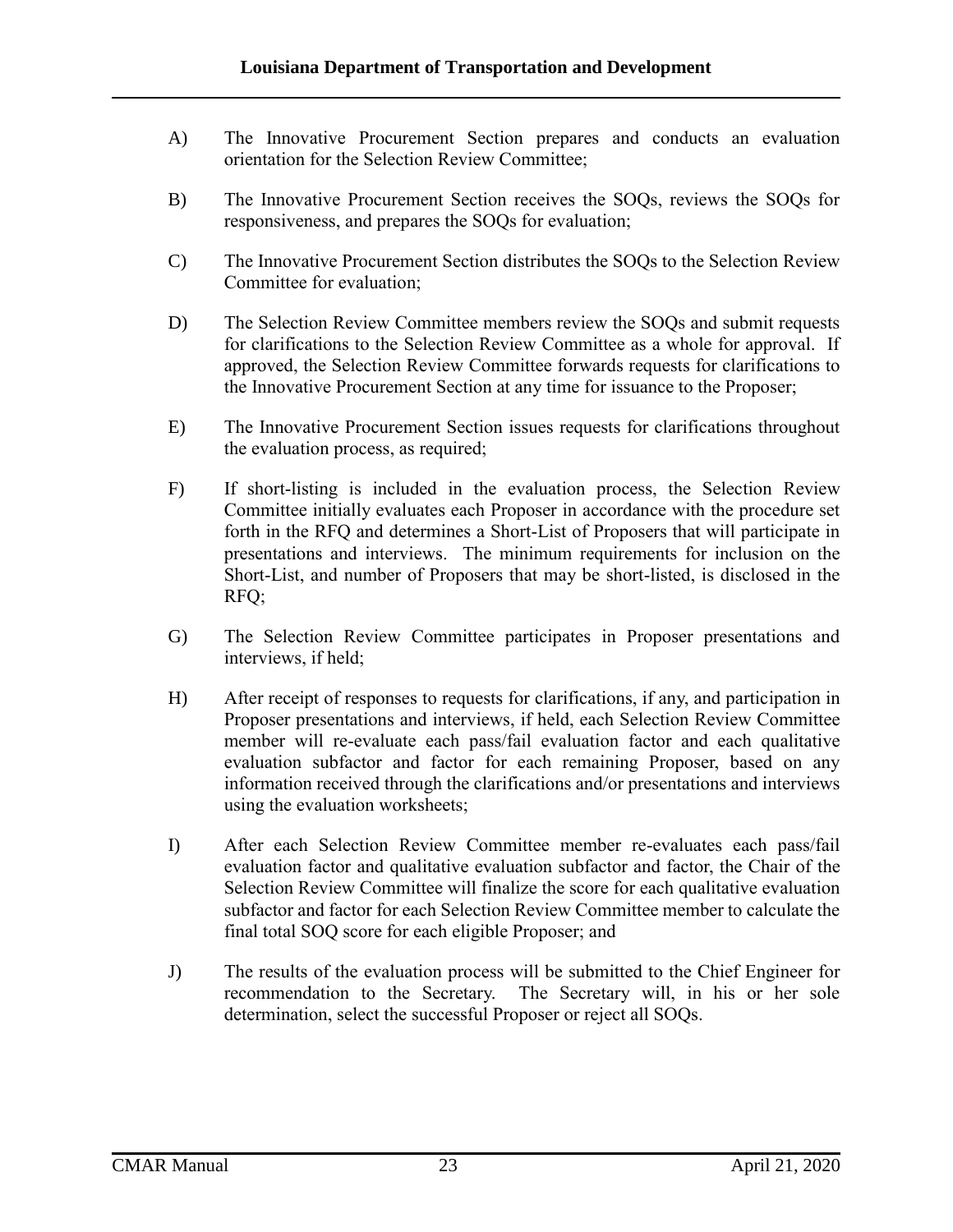#### *Section 4.2 Tasks*

- Send appointment notices for SOQ evaluations to Selection Review Committee members.
- Reserve space for SOQ evaluations.
- Prepare evaluation worksheets.
- Prepare evaluation workbooks.
- Reserve/identify secure space/location for storage of SOQs and Selection Review Committee evaluation materials.

#### *Section 4.2 Deliverables*

- Evaluation worksheets.
- Evaluation workbooks.

#### <span id="page-27-0"></span>**4.2.1 Evaluation Process Orientation**

The Innovative Procurement Section will commence the evaluation process with an evaluation orientation, which will inform the members of the Selection Review Committee of the particular scope and expectations of the project and the details of the procurement process, including the SOQ evaluation subfactors and factors and the evaluation process. All of the members of the Selection Review Committee are required to attend this evaluation orientation and sign the Conflict of Interest Affidavit and, if they have not already done so, the Confidentiality and Non-Disclosure Agreement.

The Innovative Procurement Section is also responsible for preparing evaluation worksheets for use by the Selection Review Committee during the evaluation of the SOQs. The evaluation worksheets should evaluate the exact requirements as set forth in the RFQ, and can help to streamline and facilitate each evaluator's review of each SOQ. The evaluation worksheets and all solicitation documents should be handed out to the members of the Selection Review Committee at the evaluation orientation and should remain confidential for the duration of the procurement process.

#### *Section 4.2.1 Tasks*

● Prepare evaluation orientation Microsoft Power Point<sup>®</sup> presentation.

#### *Section 4.2.1 Deliverables*

● Microsoft Power Point® evaluation orientation presentation.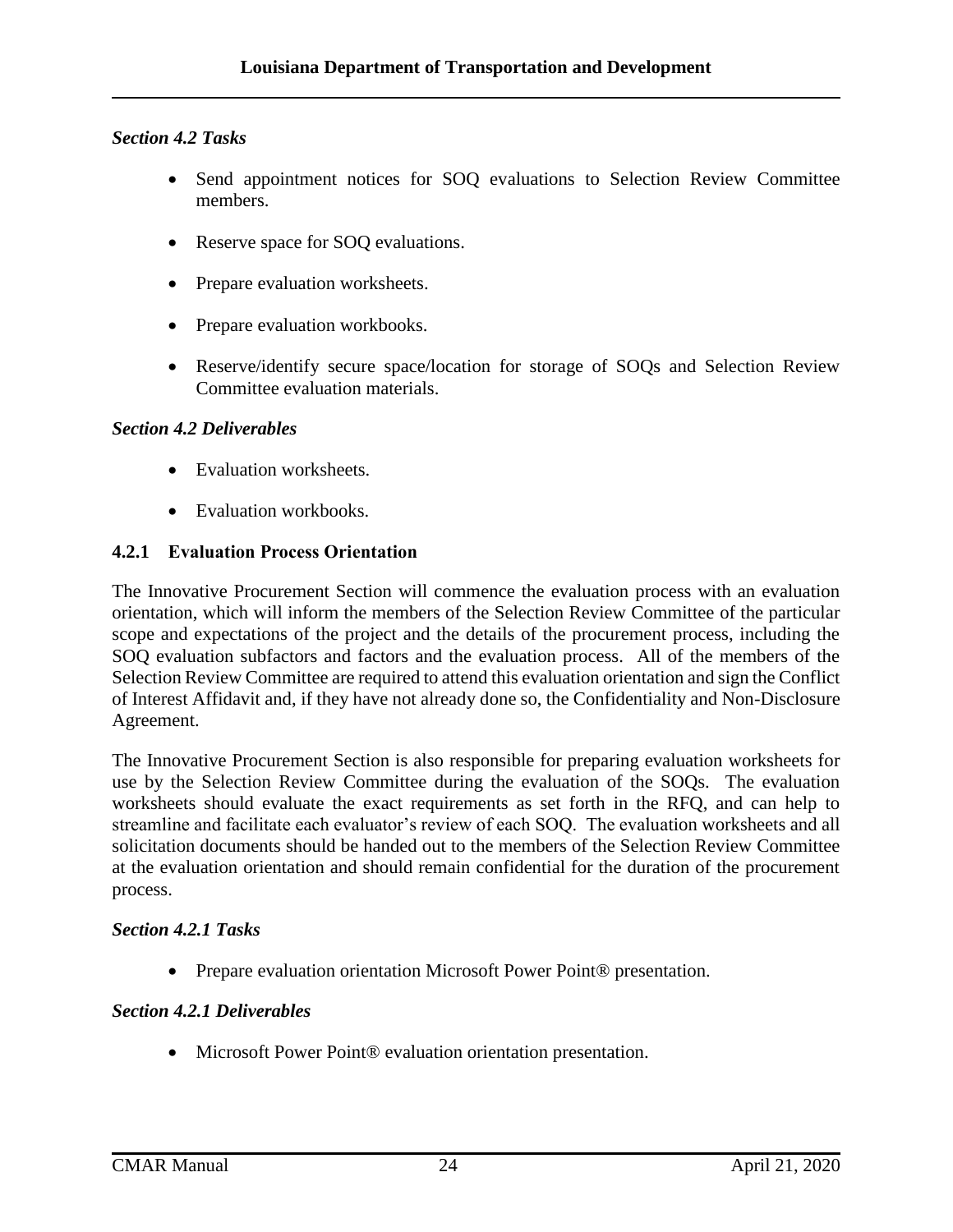#### <span id="page-28-0"></span>**4.2.2 Responsiveness Review of the SOQ**

The Innovative Procurement Section is responsible for the responsiveness review of each SOQ upon its receipt on the SOQ due date. The responsiveness review is only a check of whether the Proposer has submitted all of the required "pieces" of the SOQ. The responsiveness review is not a review as to the quality of the SOQ. The opinion of the quality of the SOQ is reserved strictly for the Selection Review Committee. The responsiveness review can be greatly simplified by the creation of a responsiveness checklist – a checklist of all of the submission requirements from the RFQ.

#### *Section 4.2.2 Tasks*

• Prepare SOQ responsiveness checklist and conduct SOQ responsiveness reviews.

#### *Section 4.2.2 Deliverables*

• SOQ responsiveness checklist.

#### <span id="page-28-1"></span>**4.2.3 Evaluations**

The SOQs are confidentially evaluated by the Selection Review Committee members. Selection Review Committee members must attest to maintain strict confidentiality and security regarding the content of SOQs and proceedings of the Selection Review Committee meetings before, during, and after the evaluation process on the LA DOTD's Confidentiality and Non-Disclosure Agreement.

It is essential that the integrity and transparency of the selection process be maintained to ensure that the LA DOTD is selecting the most qualified CMAR Contractor, avoid Proposer or public perception of favoritism or partiality in award of the CMAR Contract, and ensure that all submittals are given fair and equal consideration.

In addition to signing Confidentiality and Non-Disclosure Agreements, Selection Review Committee members must not participate in any evaluation process when there may be an actual, potential, or perceived conflict of interest (either of an outside business or personal nature) with the Proposers involved. Selection Review Committee members are required to complete Conflict of Interest Affidavits after submission of SOQs but prior to the commencement of evaluations. Any Selection Review Committee member who believes there is any actual, potential, or perceived conflict of interest when serving on a committee is required to so indicate on his or her Conflict of Interest Affidavit and may be removed from the Selection Review Committee.

Responsive SOQs will first be evaluated against the pass/fail evaluation factors included in the RFQ. After each Selection Review Committee member has evaluated individual SOQs for conformance with the pass/fail evaluation factors and completed the evaluation worksheet provided by the Innovative Procurement Section, the Selection Review Committee will meet to clarify any questions the individual Selection Review Committee members have regarding the pass/fail evaluation factors and/or the information submitted in an SOQ. The Innovative Procurement Section assists the Selection Review Committee during these discussions. After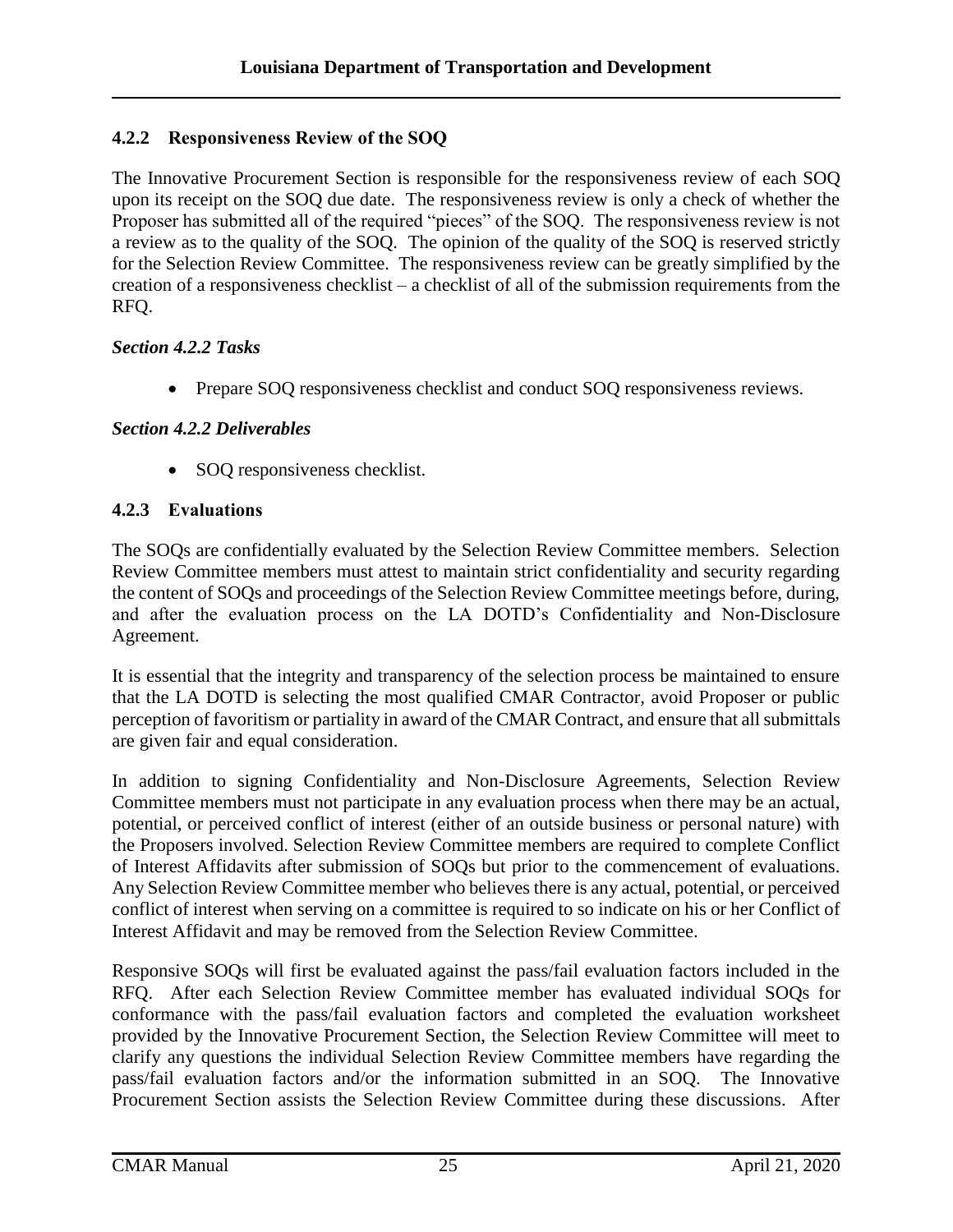receipt of clarifying information from the Proposers, if any, and presentations/interviews with Proposers, if held, the Selection Review Committee members will re-evaluate each Proposer's pass/fail evaluation factor.

For each SOQ passing all pass/fail evaluation factors, each member of the Selection Review Committee will then evaluate the SOQ against the qualitative evaluation subfactors and factors using the evaluation worksheets provided by the Innovative Procurement Section. After each member has evaluated individual SOQs, the Selection Review Committee will meet to clarify any questions the individual Selection Review Committee members have regarding the SOQs or the qualitative evaluation subfactors and factors. After receipt of clarifying information from the Proposers, if any, and presentations/interviews with Proposers, if held, the Selection Review Committee members will re-evaluate each Proposer's qualitative evaluation subfactors and factors.

When the individual Selection Review Committee members complete evaluation of the pass/fail evaluation factors and qualitative evaluation subfactors and factors, the Chair of the Selection Review Committee will finalize the score for each qualitative evaluation subfactor and factor to calculate the final total SOQ score for each Proposer.

#### <span id="page-29-0"></span>**4.2.4 Requests for Clarifications**

During the evaluation process, it may prove to be difficult for the Selection Review Committee to continue on with its evaluations because a Proposer has submitted an SOQ that contains an error, omission, ambiguity, or weakness. In those instances, at the sole discretion of the Selection Review Committee and the Innovative Procurement Section, a request for clarification may be issued to a Proposer. A request for clarification must be agreed upon by the Selection Review Committee as a whole and will be issued to the Proposer by the Innovative Procurement Section. The purpose for this is because, at times, one evaluator may have missed or not understood a certain portion of an SOQ, but when discussed with the Selection Review Committee in its entirety, the need for the request for clarification is eliminated.

Typically, a request for clarification should not require more than 24 hours for a response since it is only a correction of an error, omission, ambiguity, or weakness. Once the response to the request for clarification is received, the Innovative Procurement Section will review it for responsiveness and then deliver it to the Selection Review Committee for its further consideration in the evaluation process.

#### *Section 4.2.4 Tasks*

- Draft requests for clarification.
- Review responses to requests for clarification for responsiveness and distribute to the Selection Review Committee.

#### *Section 4.2.4 Deliverables*

• Requests for clarification.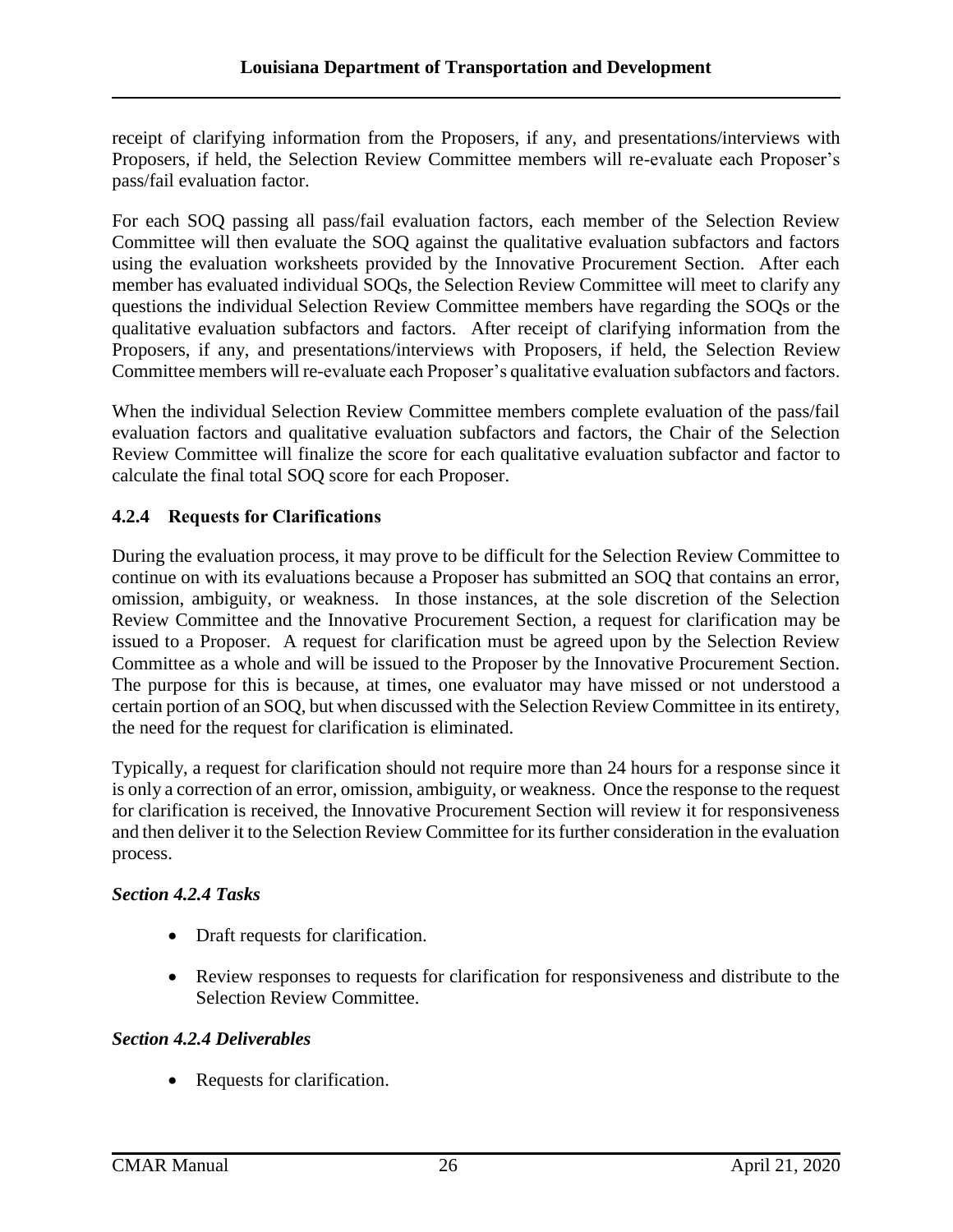#### <span id="page-30-0"></span>**4.2.5 Presentations/Interviews**

As noted above, the Selection Review Committee may opt to invite Proposers to provide presentations and/or attend interviews during the evaluation process. At its discretion, the Selection Review Committee may invite only a Short-List of Proposers to participate in presentations and/or interviews. If the Selection Review Committee will short-list Proposers for presentations/interviews, the number to be included on the Short-List and the eligibility criteria must be disclosed in the RFQ. Inclusion on the Short-List will be determined after initial evaluation by the Selection Review Committee of the pass/fail evaluation factors and qualitative evaluation subfactors and factors. The Innovative Procurement Section notifies each Proposer of its inclusion on the Short-List, if established, and its invitation to a presentation/interview.

Presentations/interviews are part of the evaluation process. The length, location of, and format of the presentation and/or interview will be detailed in the RFQ or in the invitation sent to the eligible Proposers. Presentations/interviews will be conducted by the Selection Review Committee members, with support from the Innovative Procurement Section.

#### <span id="page-30-1"></span>**4.2.6 Selection**

After presentations/interviews, if held, and within 90 days after the receipt of SOQs, the Selection Review Committee members will re-evaluate the pass/fail evaluation factors and qualitative evaluation subfactors and factors for each Proposer that participated in the presentations/interviews. When the individual Selection Review Committee members complete re-evaluation of the pass/fail evaluation factors and qualitative evaluation subfactors and factors, the Chair of the Selection Review Committee will finalize the score for each qualitative evaluation subfactor and factor to calculate the final total SOQ score for each eligible Proposer.

The Selection Review Committee, with assistance from the Innovative Procurement Section, then prepares and signs a memorandum for the Chief Engineer to present to the Secretary recommending the successful Proposer for approval, including a summary of the reasons for the final selection recommendation.

Once the final selection is established and approved, the Innovative Procurement Section E-mails all Proposers notification of the final selection. The Innovative Procurement Section sends the LA DOTD's Notice of Intent to Award to the top-ranked Proposer.

#### <span id="page-30-2"></span>**4.3 Protest of CMAR Contractor Selection**

The RFQ establishes the protest procedure for the procurement. The established protest procedure is the only recourse for Proposers seeking to challenge the selection process. This administrative remedy must be followed prior to any judicial recourse during this phase. However, in accordance with Louisiana R.S. 38:2225.2.4(D), there shall be no challenge to the legal process except for fraud, bias for pecuniary or personal reasons not related to the taxpayers' interest, or arbitrary and capricious selection by the LA DOTD.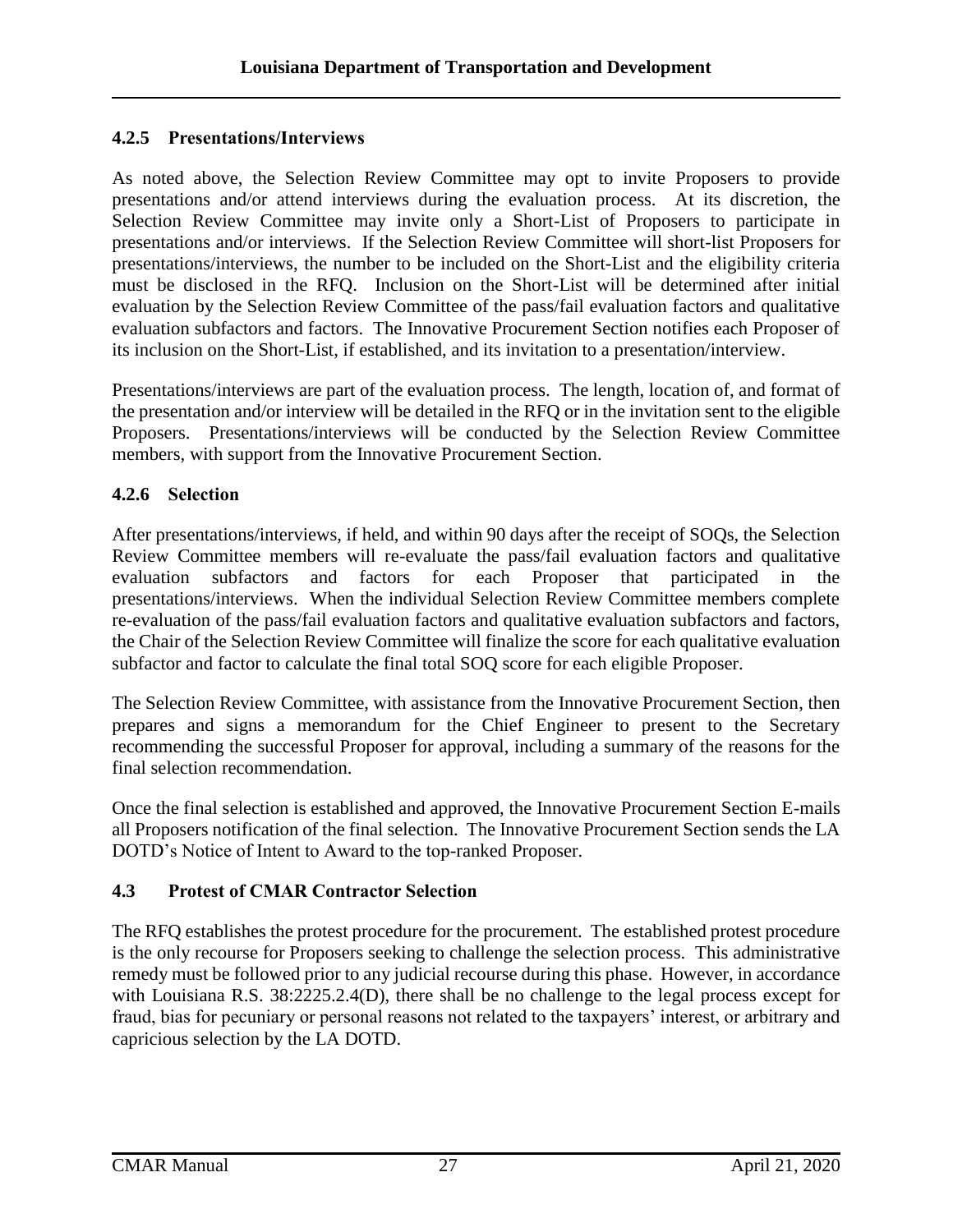#### <span id="page-31-0"></span>**4.4 Negotiations**

Upon identification of the selected Proposer and after the protest period has lapsed, the LA DOTD will proceed with the selected Proposer to finalize the Pre-Construction Services Agreement. The LA DOTD may agree to limited negotiations with the selected Proposer to clarify any issues regarding the Pre-Construction Services Scope of Work, schedule, pre-construction services pricing and payment, or any other information provided by that Proposer.

Any decision to commence or continue negotiations regarding the terms of the Pre-Construction Services Agreement is at the LA DOTD's discretion. By submitting its SOQ, each Proposer commits to entering into the sample Pre-Construction Services Agreement included in the RFQ, without negotiation or variation, and to fill in blanks and include information from the SOQ that the sample Pre-Construction Services Agreement indicates is required.

If a Pre-Construction Services Agreement satisfactory to the LA DOTD cannot be negotiated with the selected Proposer, the LA DOTD will formally end negotiations with that Proposer and take one of the following actions:

- A) Requiring the selected Proposer to enter into the Pre-Construction Services Agreement in the form included in the RFQ, without variation except to fill in blanks and include information from the SOQ that the sample Pre-Construction Services Agreement indicates is required. If the selected Proposer chooses to not enter into the Pre-Construction Services Agreement in the form included in the RFQ, the selected Proposer will forfeit its proposal bond;
- B) Rejecting all SOQs; or
- C) Proceeding to the next most highly qualified SOQ to finalize or attempt to negotiate the Pre-Construction Services Agreement with that Proposer.

#### <span id="page-31-1"></span>**4.5 Award and Execution of CMAR Contract**

After negotiations are completed, the Innovative Procurement Section will send an award letter to the successful Proposer notifying it of award of the CMAR Contract. The letter typically includes one electronic copy of the entire completed set of the Pre-Construction Services Agreement (with all of the "blanks" filled in) for the successful Proposer's review

For federally-funded jobs, a concurrence in the award of the Pre-Construction Services Agreement is required from the FHWA. In addition, if the LA DOTD is requesting federal assistance in the cost of pre-construction services, FHWA approval of the cost/price analysis for the preconstruction services, including Change Orders is required. The following documents will need to be received and reviewed by the Innovative Procurement Section prior to execution of the Pre-Construction Services Agreement:

- A) Performance bond, if required for pre-construction services;
- B) Insurance certificates;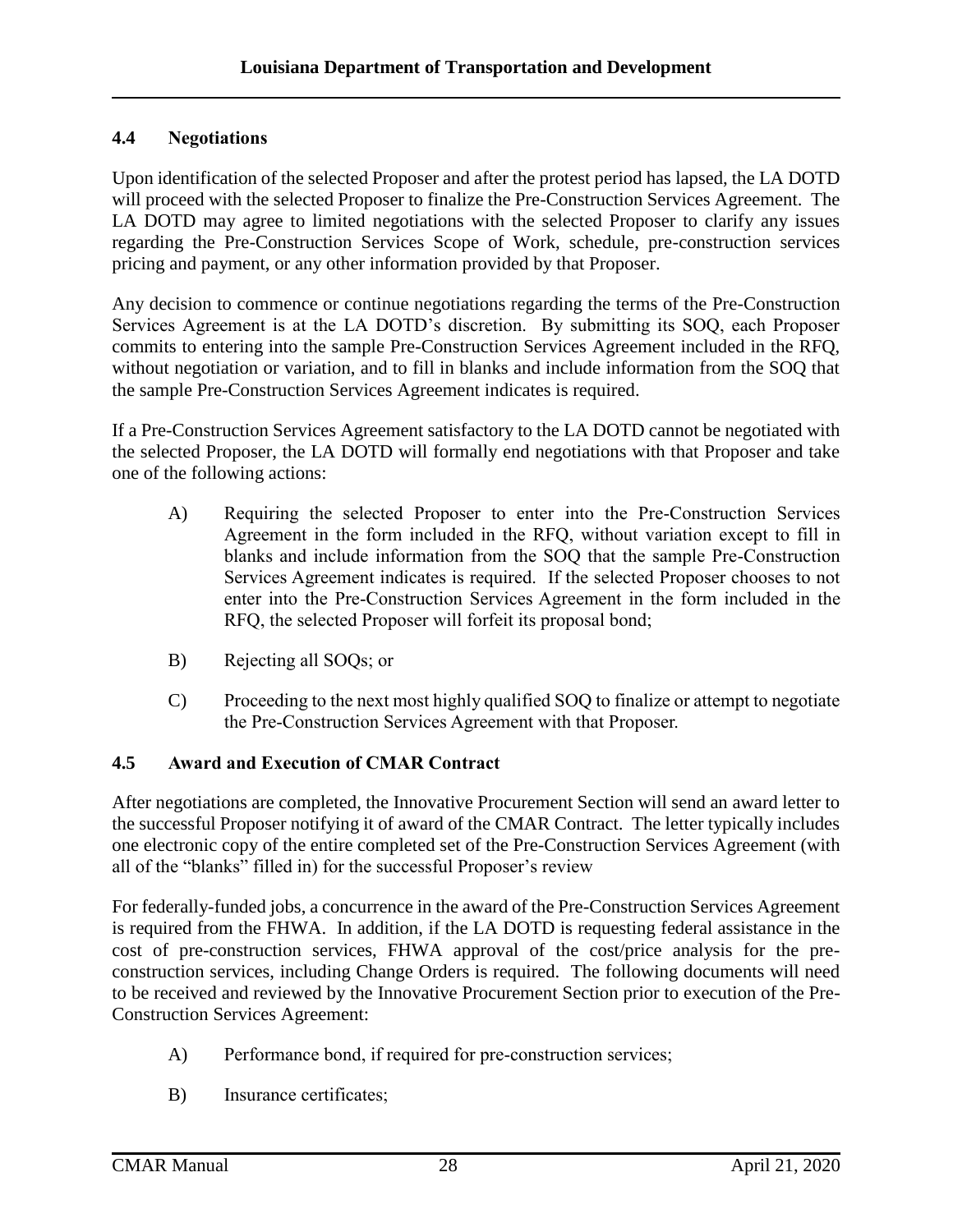- C) Full details of who will sign the Pre-Construction Services Agreement and evidence as to the authority, power, and capacity of said individual(s) to bind the successful Proposer to the agreement;
- D) The Proposer's Federal Internal Revenue Service Identification Number; and
- E) Evidence that the successful Proposer and any subcontractors are properly licensed, if not previously provided.

It should be assumed that three original copies of the Pre-Construction Services Agreement should be executed, plus one original for each parish in which the project will be conducted. After execution of the Pre-Construction Services Agreement, a written Notice to Proceed (NTP) is required to be provided to the CMAR Contractor prior to commencement of any work under the Pre-Construction Services Agreement.

#### *Section 4.5 Tasks*

- Draft award letter to the successful Proposer.
- Draft and submit award concurrence letter to the FHWA, along with the preconstruction services cost/price analysis.
- Schedule Pre-Construction Services Agreement execution ceremony (if signing ceremony is to be held).
- Draft NTP.

#### *Section 4.5 Deliverables*

- Award letter to successful Proposer.
- FHWA award concurrence letter.
- NTP.

#### <span id="page-32-0"></span>**4.6 Debriefing Meetings**

After execution of the Pre-Construction Services Agreement, unsuccessful Proposers may request a de-briefing. If any of the unsuccessful Proposers request a de-briefing, the Chair of the Selection Review Committee should lead the de-briefing, with support from the Innovative Procurement Section.

The de-briefing should focus on providing the unsuccessful Proposer with information on both the strengths and weaknesses in the Proposer's SOQ, with a focus on how that particular Proposer can improve in the next procurement. The de-briefings should occur as soon after Contract Execution as possible so that the information is still fresh in the mind of the Chair of the Selection Review Committee.